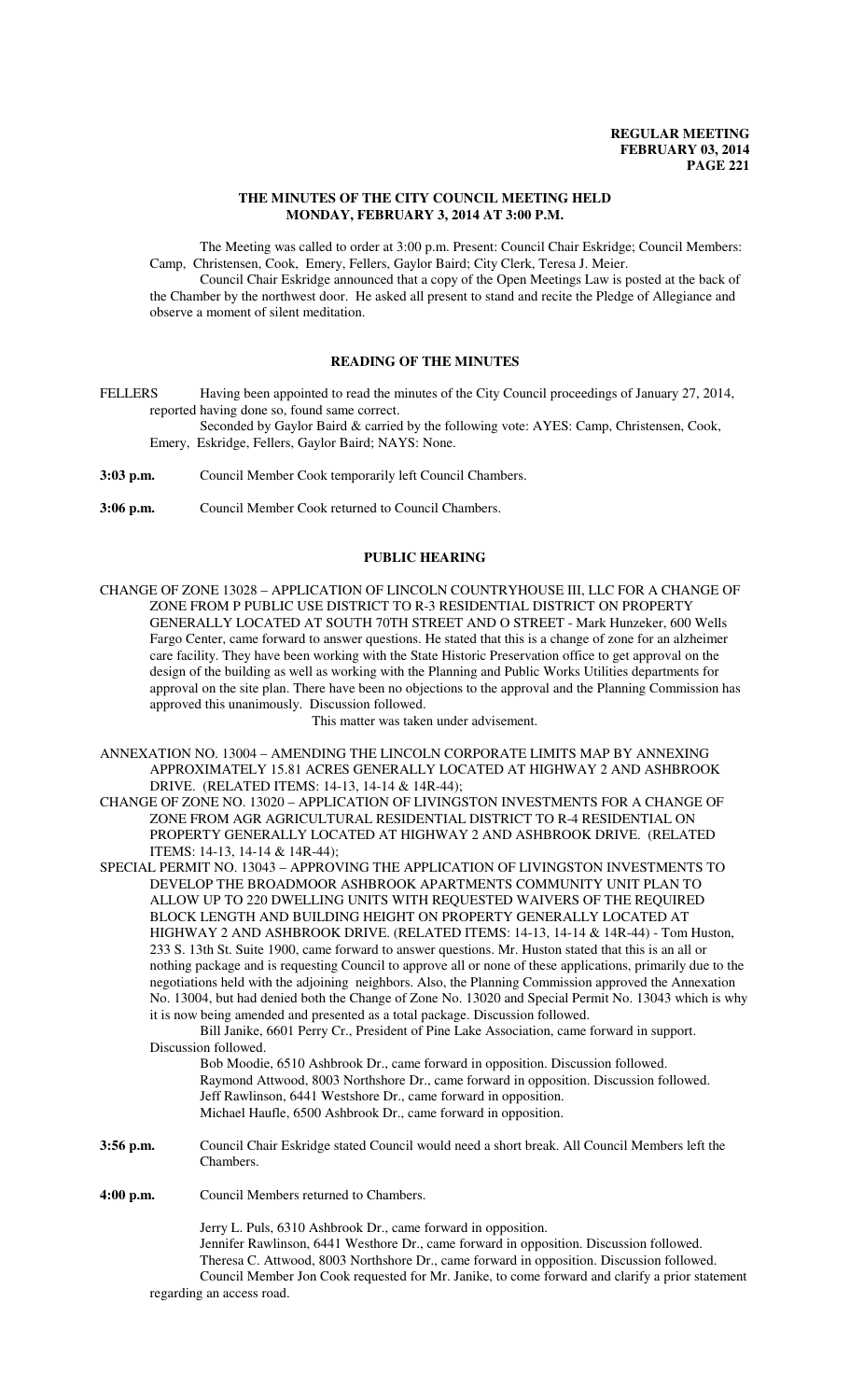Bill Janike, President of Pine Lake Association, stated that the Pine Lake residents and the Pine Lake Board would not be in favor of having an access road through the neighborhood. Discussion followed. Tom Huston, came forward in rebuttal.

Randy Hoskins, Assistant City Engineer, Public Works Utilities, came forward to answer questions. He shared that traffic signal warrants set out by the Federal Government have to be met before the City can install a traffic signal particularly on a State highway. The Nebraska Department of Roads require that a signal warrant be met before the installation of a traffic signal. He stated that those warrants will not be met until after the Pine Lake project is completed which should bring more traffic to the intersection of Ashbrook, Pine Lake, and Highway 2, however, this is not a guarantee that this will warrant a traffic signal. Discussion followed.

Tom Huston, came forward in rebuttal. Discussion followed.

This matter was taken under advisement.

APPROVING TAVERNS & BARS, LLC DBA SUN VALLEY BAR & GRILL AS A KENO SATELLITE SITE AT 300 WEST P STREET - Katrina Coffey, Vice President of Marketing, Big Red Keno, Omaha, came forward to answer questions. She stated she is asking for Council approval for the Keno application of Sun Valley Bar & Grill to be approved. This request is for an ownership change.

Mike Kallhoff, partner & owner of Taverns & Bars, LLC, came forward to answer questions. Discussion followed.

This matter was taken under advisement.

APPROVING THE USE OF PUBLIC RIGHT-OF-WAY FOR THE INSTALLATION OF FIBER OPTIC CABLE AND WATER SUPPLY FOR HEATED/COOLED WATER LINES IN LINCOLN MALL BETWEEN 11TH AND 12TH STREET - Charles Baker, Public Works & Utilities Engineering Services, came forward to answer questions. There is fiber optic cables running from the existing building on the south side of Lincoln Mall to the Landmark Three building which they are constructing. Public Works has no objections on this request.

This matter was taken under advisement.

APPROVING A CONTRACT AGREEMENT BETWEEN THE CITY OF LINCOLN AND SMG AND CARBONHOUSE FOR WEBSITE HOSTING SERVICES AT PINNACLE BANK ARENA, PURSUANT TO RFP BID NO. 13-343, FOR A THREE YEAR TERM WITH THE OPTION TO RENEW FOR THREE ADDITIONAL ONE YEAR TERMS - Tom Lorenz, Pinnacle Bank Arena, General Manager, came forward to answer questions.

CAMP Council Member Jon Camp asked why the contract is with the City versus the WestHaymarket JPA.

Tom Lorenz stated that Purchasing writes the contracts with the City and that this had gone through with Vince Mejer. Discussion followed.

This matter was taken under advisement.

APPROVING AN AGREEMENT BETWEEN THE CITY OF LINCOLN ON BEHALF OF THE LINCOLN-LANCASTER COUNTY HEALTH DEPARTMENT AND THE VILLAGE OF HALLAM, NEBRASKA TO PROVIDE HEALTH REGULATION INSPECTION AND ENFORCEMENT WITHIN THE CORPORATE LIMITS AND THE ZONING JURISDICTION OF THE VILLAGE OF HALLAM; APPROVING AN AGREEMENT BETWEEN THE CITY OF LINCOLN ON BEHALF OF THE LINCOLN-LANCASTER COUNTY HEALTH DEPARTMENT AND THE VILLAGE OF ROCA, NEBRASKA TO PROVIDE HEALTH REGULATION INSPECTION AND ENFORCEMENT WITHIN THE CORPORATE LIMITS AND THE ZONING JURISDICTION OF THE VILLAGE OF ROCA; APPROVING AN AGREEMENT BETWEEN THE CITY OF LINCOLN ON BEHALF OF THE LINCOLN-LANCASTER COUNTY HEALTH DEPARTMENT AND THE VILLAGE OF SPRAGUE, NEBRASKA TO PROVIDE HEALTH REGULATION INSPECTION AND ENFORCEMENT WITHIN THE CORPORATE LIMITS AND THE ZONING JURISDICTION OF THE VILLAGE OF SPRAGUE - Judy Halstead, Lincoln-Lancaster County Health Department, Director, came forward to answer questions. She stated this is a County role that we play as a joint City/County Health Department. There are no dollars associated with these Inter/local agreements, these are covered through fees. Discussion followed. This matter was taken under advisement.

COMP. PLAN CONFORMANCE 13016 - APPROVING AN AMENDMENT TO THE LINCOLN CENTER REDEVELOPMENT PLAN TO ADD THE "CASE, CASE, AND CASE REDEVELOPMENT PROJECT" FOR RENOVATION OF THE EXISTING RESIDENTIAL STRUCTURE, IMPROVE THE FACADE AND TO MAKE STREETSCAPE IMPROVEMENTS ON THE PROPERTY GENERALLY LOCATED SOUTH OF P STREET BETWEEN S. 14TH STREET AND CENTENNIAL MALL NORTH - Dallas McGee, Assistant Director, Urban Development, this is an amendment to the Lincoln Center Redevelopment Plan to allow for redevelopment of an existing building located at 1421 R Street. The plan is to redevelop the building into 29 units, complete with a bathroom and kitchen. The request is for the City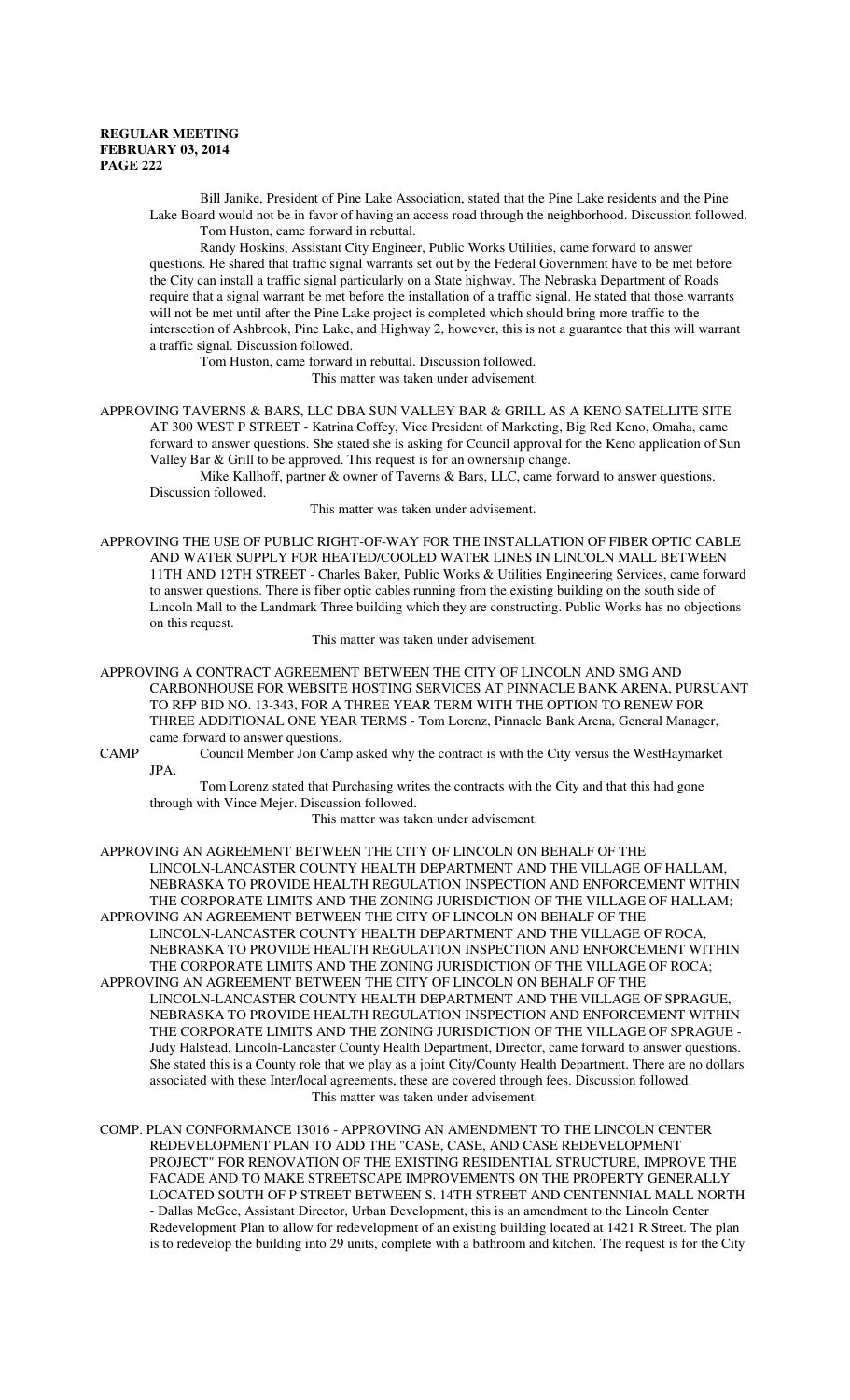to establish a TIFF District, a project area to allow TIFF to be generated for this project. The contractors have identified a cost benefit analysis, which concludes that without TIFF funds this project would not be financially feasible. The Planning Commission recommended that this project is in conformance. Discussion followed.

Tom Huston, 233 S. 13<sup>th</sup> St, Suite 1900, came forward to answer questions. The exterior staircase on the east side of the building will be relocated to the interior of the building. The facilities within the building will try to be brought into compliance with the current building codes. The building itself will be increased for energy efficiency with the HVAC and exterior windows. There are planned facade improvements to the building to help ensure and protect the existing facade. The alley vacation will need to be secured immediately.

This matter was taken under advisement.

COMP. PLAN CONFORMANCE 13017 – APPROVING AN AMENDMENT TO THE NORTH 27TH STREET CORRIDOR AND ENVIRONS REDEVELOPMENT PLAN TO ADD THE "HARTLEY FLATS REDEVELOPMENT PROJECT" TO CONSTRUCT A THIRTEEN DWELLING UNIT BUILDING WITH 10 GARAGE SPACES AND 13 PARKING STALLS ON PROPERTY GENERALLY LOCATED AT THE SOUTHEAST CORNER OF NORTH 27TH STREET AND S STREET - Ernie Castillo, Urban Development, came forward to answer questions. He shared that this is an amendment to the North 27th Street Corridor and Environs Plan to include the Hartley Flat Project. On January 8th, the Planning Commission found the plan amendment is in conformance with the North 27th Street Plan. The developer, Kris Sonderup, has been working on this plan and has met with the North 27th Street Business Association and the Hartley Neighborhood Association numerous times and have had good interaction with the surrounding neighborhoods. They also own two other projects within a couple of blocks that have been well maintained and it also continues the positive redevelopment along North 27th Street.

Kris K. Sonderup, 2835 O'Reilly Dr., came forward to answer questions. He stated that they are trying to keep the 27th Street moving forward. It's a good corridor. There's a lot of student housing, but not so much for young professionals. Discussion followed.

Curt Donaldson, 2860 R Street, Vice President, 27th Street Business Association, came forward in support.

This matter was taken under advisement.

COMP. PLAN CONFORMANCE 13018 – APPROVING THE PROPOSED "PIEDMONT REDEVELOPMENT PLAN" FOR RENOVATION AND REDEVELOPMENT OF THE CURRENTLY DEVELOPED SERVICE STATION AND PIEDMONT SHOPS NEIGHBORHOOD SHOPPING CENTER GENERALLY LOCATED AT THE NORTHEAST CORNER OF SOUTH 50TH STREET AND SOUTH COTNER BOULEVARD - Ernie Castillo, Urban Development, came forward to answer questions. This is step two in the redevelopment process for the Piedmont Shopping Center. On October 21st, City Council determined the area was blighted and substandard which is the first step in the process. On January 6th, the Planning Commission found the plan to be in conformance with the Comprehensive Plan. This plan consists of two sections, an existing condition section and the redevelopment plan itself. The developer is planning on major interior and exterior renovations. There has been good interaction with the developer and the neighborhoods. The developer and representatives are present for questions. Discussion followed. Mark Hunzeker, 600 Wells Fargo Center, came forward to answer questions.

This matter was taken under advisement.

APPROVING A FEE FOR A HAZARDOUS MATERIALS RESPONSE SERVICE PERFORMED BY LINCOLN FIRE AND RESCUE IN THE AMOUNT OF \$1,494.00 PER HOUR FOR A LEVEL 1 HAZARDOUS MATERIALS INCIDENT RESPONSE AND \$1,229.00 PER HOUR FOR A LEVEL 2 HAZARDOUS MATERIALS INCIDENT RESPONSE PURSUANT TO SECTION 2.20.170 OF THE LINCOLN MUNICIPAL CODE - John Huff, Fire and Rescue, Fire Chief came forward to answer questions. These are the fees that we have identified as the cost that we will bill for these services. They were approved with the passing of the current budget in September. Discussion followed.

# **COUNCIL ACTION**

## **REPORTS OF CITY OFFICERS**

APPROVING A CONTRACT AGREEMENT BETWEEN THE CITY OF LINCOLN, LANCASTER COUNTY AND THE LINCOLN-LANCASTER COUNTY PUBLIC BUILDING COMMISSION AND MIDLANDS RECYCLING, LLC FOR THE ANNUAL REQUIREMENTS FOR RECYCLABLE COLLECTION SERVICES, PURSUANT TO BID NO. 13-304, FOR A FOUR YEAR TERM WITH THE OPTION TO RENEW FOR ONE ADDITIONAL FOUR YEAR TERM - CLERK read the following resolution, introduced by Doug Emery, who moved its adoption:

A-88068 BE IT RESOLVED by the City Council of the City of Lincoln, Nebraska:

That the attached Contract Agreement between the City of Lincoln, Lancaster County and the Lincoln-Lancaster County Public Building Commission and Midlands Recycling, LLC for the annual requirements for Recyclable Collection Services, pursuant to Bid No. 13-304, for a four-year term with the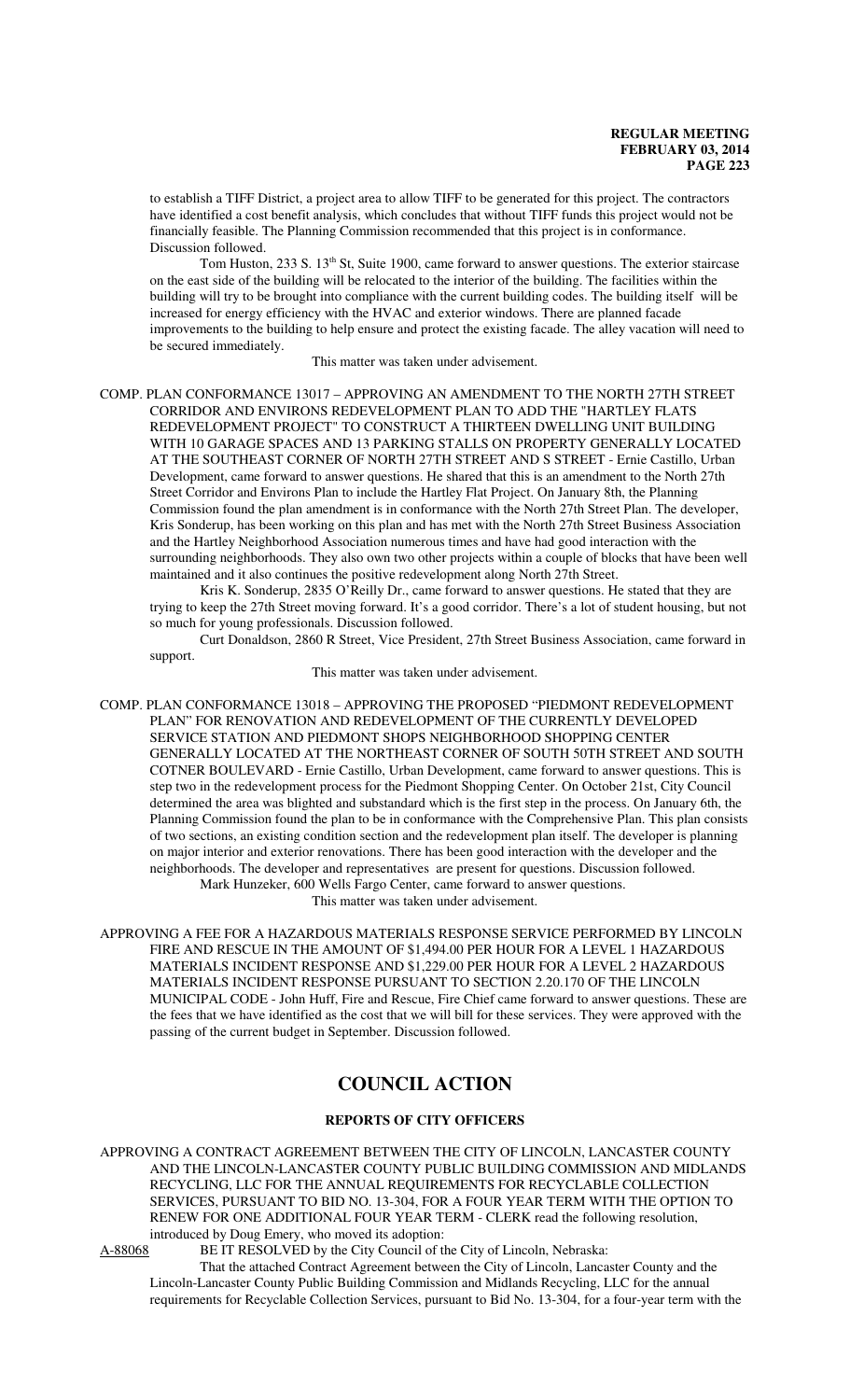option to renew for one additional four-year term, upon the terms and conditions as set forth in said Contract Agreement, is hereby approved and the Mayor is authorized to execute the same on behalf of the City of Lincoln.

Introduced by Doug Emery Seconded by Christensen and carried by the following vote: AYES: Camp, Christensen, Emery, Eskridge, Fellers, Gaylor Baird; NAYS: None; ABSENT: Cook.

REAPPOINTING JIM CADA, MIKE DONLAN, STEVE GUITTAR, LAURIE LAGE, JOSE J. SOTO AND DIANE WALKOWIAK TO THE CHARTER REVISION COMMISSION FOR TERMS EXPIRING SEPTEMBER 28, 2017 - CLERK read the following resolution, introduced by Doug Emery, who moved its adoption:

A-88069 BE IT RESOLVED by the City Council of the City of Lincoln, Nebraska:

That the reappointments of Jim Cada, Mike Donlan, Steve Guittar, Laurie Lage, Jose J. Soto and Diane Walkowiak to the Charter Revision Commission for terms expiring September 28, 2017, are hereby approved.

Introduced by Doug Emery Seconded by Christensen and carried by the following vote: AYES: Camp, Christensen, Emery, Eskridge, Fellers, Gaylor Baird; NAYS: None; ABSENT: Cook.

APPOINTING JASON HELLBUSCH TO THE STARTRAN ADVISORY BOARD FOR A TERM EXPIRING OCTOBER 20, 2016 - CLERK read the following resolution, introduced by Doug Emery, who moved its adoption:

A-88070 BE IT RESOLVED by the City Council of the City of Lincoln, Nebraska:

That the appointment of Jason Hellbusch to the StarTran Advisory Board for a term expiring October 20, 2016, is hereby approved.

Introduced by Doug Emery

Seconded by Christensen and carried by the following vote: AYES: Camp, Christensen, Emery, Eskridge, Fellers, Gaylor Baird; NAYS: None; ABSENT: Cook.

APPOINTING BRENDAN J. MOORE TO THE VETERANS MEMORIAL GARDEN ADVISORY COUNCIL FOR A TERM EXPIRING NOVEMBER 1, 2015 - CLERK read the following resolution, introduced by Doug Emery, who moved its adoption:

A-88071 BE IT RESOLVED by the City Council of the City of Lincoln, Nebraska:

That the appointment of Brendan J. Moore to the Veterans Memorial Garden Advisory Council for a term expiring November 1, 2015, is hereby approved.

Introduced by Doug Emery

Seconded by Christensen and carried by the following vote: AYES: Camp, Christensen, Emery, Eskridge, Fellers, Gaylor Baird; NAYS: None; ABSENT: Cook.

REAPPOINTING C.M. "BEECH" DALE, KEITH E. FICKENSCHER AND DAN G. PETERSEN TO THE VETERANS MEMORIAL GARDEN ADVISORY COUNCIL FOR TERMS EXPIRING NOVEMBER 1, 2016 - CLERK read the following resolution, introduced by Doug Emery, who moved its adoption:

A-88072 BE IT RESOLVED by the City Council of the City of Lincoln, Nebraska: That the reappointments of C.M. "Beech" Dale, Keith E. Fichenscher, and Dan G. Petersen to the Veterans Memorial Garden Advisory Council for terms expiring November 1, 2016, are hereby approved.

Introduced by Doug Emery

Seconded by Christensen and carried by the following vote: AYES: Camp, Christensen, Emery, Eskridge, Fellers, Gaylor Baird; NAYS: None; ABSENT: Cook.

REAPPOINTING MARTIN KASL, R.J. LIPPERT AND MARK N. LONG TO THE FIRE SPRINKLER AND CHEMICAL EXAMINING BOARD FOR TERMS EXPIRING NOVEMBER 24, 2016 - CLERK read the following resolution, introduced by Doug Emery, who moved its adoption:

A-88073 BE IT RESOLVED by the City Council of the City of Lincoln, Nebraska:

That the reappointments of Martin Kasl, R.J. Lippert and Mark N. Long to the Fire Sprinkler & Chemical Examining Board for terms expiring November 24, 2016, are hereby approved.

Introduced by Doug Emery

Seconded by Christensen and carried by the following vote: AYES: Camp, Christensen, Emery, Eskridge, Fellers, Gaylor Baird; NAYS: None; ABSENT: Cook.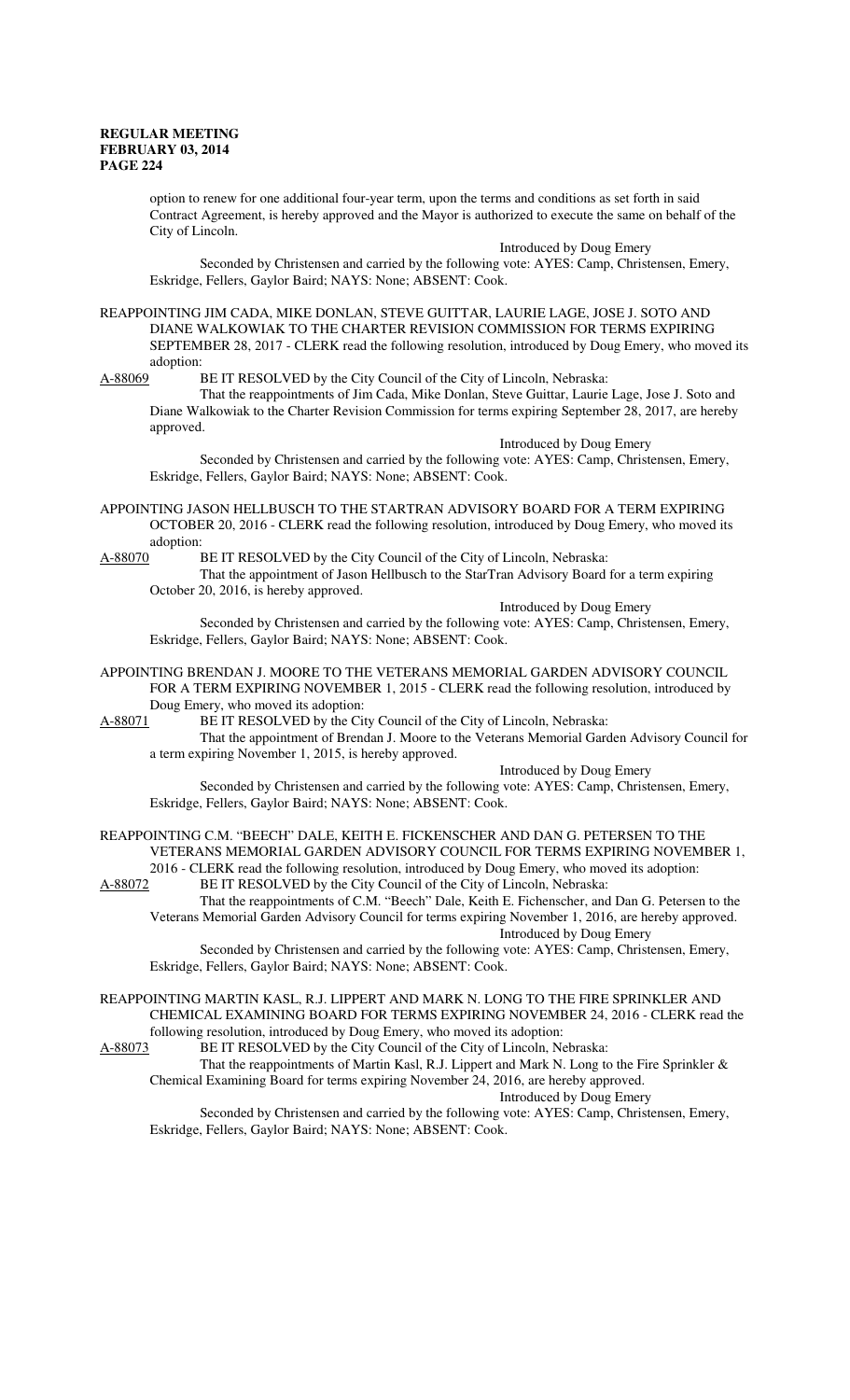APPOINTING BRETT EBERT TO THE CHARTER REVISION COMMISSION FOR A TERM EXPIRING SEPTEMBER 28, 2017 - CLERK read the following resolution, introduced by Doug Emery, who moved its adoption:<br>A-88074 H

BE IT RESOLVED by the City Council of the City of Lincoln, Nebraska:

That the appointment of Brett Ebert to the Charter Revision Commission for a term expiring September 28, 2017, is hereby approved.

Introduced by Doug Emery

Seconded by Christensen and carried by the following vote: AYES: Camp, Christensen, Emery, Eskridge, Fellers, Gaylor Baird; NAYS: None; ABSENT: Cook.

REPORT FROM CITY TREASURER OF CITY CASH ON HAND AT THE CLOSE OF BUSINESS DECEMBER 31, 2013 - CLERK presented said report which was placed on file in the Office of the City Clerk. **(5-21)**

# **PETITIONS & COMMUNICATIONS**

- SETTING THE HEARING DATE OF MON., FEBRUARY 24, 2014 ON THE APPLICATION OF PENELOPE'S LIL CAFÉ INC DBA PENELOPE'S LIL CAFÉ FOR A CLASS I LIQUOR LICENSE AT 4724 PIONEERS BLVD. - CLERK read the following resolution, introduced by Trent Fellers, who moved its adoption:
- A-88075 BE IT RESOLVED by the City Council, of the City of Lincoln, that a hearing date is hereby set for Monday, February 24, 2014, at 5:30 p.m. or as soon thereafter as possible in the City Council Chambers, County-City Building, 555 S. 10th St., Lincoln, NE for the application of Penelope's Lil Café Inc. dba Penelope's Lil Café for a Class I liquor license located at 4724 Pioneers Blvd. If the Police Dept. is unable to complete the investigation by said time, a new hearing date will be set. Introduced by Trent Fellers

Seconded by Emery and carried by the following vote: AYES: Camp, Christensen, Emery, Eskridge, Fellers, Gaylor Baird; NAYS: None; ABSENT: Cook.

#### **LIQUOR RESOLUTIONS - NONE**

#### **ORDINANCES - 2ND READING & RELATED RESOLUTIONS (as required)**

- CHANGE OF ZONE 13028 APPLICATION OF LINCOLN COUNTRYHOUSE III, LLC FOR A CHANGE OF ZONE FROM P PUBLIC USE DISTRICT TO R-3 RESIDENTIAL DISTRICT ON PROPERTY GENERALLY LOCATED AT SOUTH 70TH STREET AND O STREET - CLERK read an ordinance, introduced by Doug Emery, amending the Lincoln Zoning District Maps adopted by reference and made a part of Title 27 of the Lincoln Municipal Code, pursuant to Section 27.05.020 of the Lincoln Municipal Code, by changing the boundaries of the districts established and shown thereon, the second time.
- ANNEXATION NO. 13004 AMENDING THE LINCOLN CORPORATE LIMITS MAP BY ANNEXING APPROXIMATELY 15.81 ACRES GENERALLY LOCATED AT HIGHWAY 2 AND ASHBROOK DRIVE. (RELATED ITEMS: 14-13, 14-14 & 14R-44) - CLERK read an ordinance, introduced by Doug Emery, annexing and including the below described land as part of the City of Lincoln, Nebraska and amending the Corporate Limits Map attached to and made a part of Ordinance No. 18208, to reflect the extension of the corporate limits boundary of the City of Lincoln, Nebraska established and shown thereon, the second time.
- CHANGE OF ZONE NO. 13020 APPLICATION OF LIVINGSTON INVESTMENTS FOR A CHANGE OF ZONE FROM AGR AGRICULTURAL RESIDENTIAL DISTRICT TO R-4 RESIDENTIAL ON PROPERTY GENERALLY LOCATED AT HIGHWAY 2 AND ASHBROOK DRIVE. (RELATED ITEMS: 14-13, 14-14 & 14R-44) - CLERK read an ordinance, introduced by Doug Emery, amending the Lincoln Zoning District Maps adopted by reference and made a part of Title 27 of the Lincoln Municipal Code, pursuant to Section 27.05.020 of the Lincoln Municipal Code, by changing the boundaries of the districts established and shown thereon, the second time.
- SPECIAL PERMIT NO. 13043 APPROVING THE APPLICATION OF LIVINGSTON INVESTMENTS TO DEVELOP THE BROADMOOR ASHBROOK APARTMENTS COMMUNITY UNIT PLAN TOALLOW UP TO 220 DWELLING UNITS WITH REQUESTED WAIVERS OF THE REQUIRED BLOCK LENGTH AND BUILDING HEIGHT ON PROPERTY GENERALLY LOCATED AT HIGHWAY 2 AND ASHBROOK DRIVE. (RELATED ITEMS: 14-13, 14-14 & 14R-44)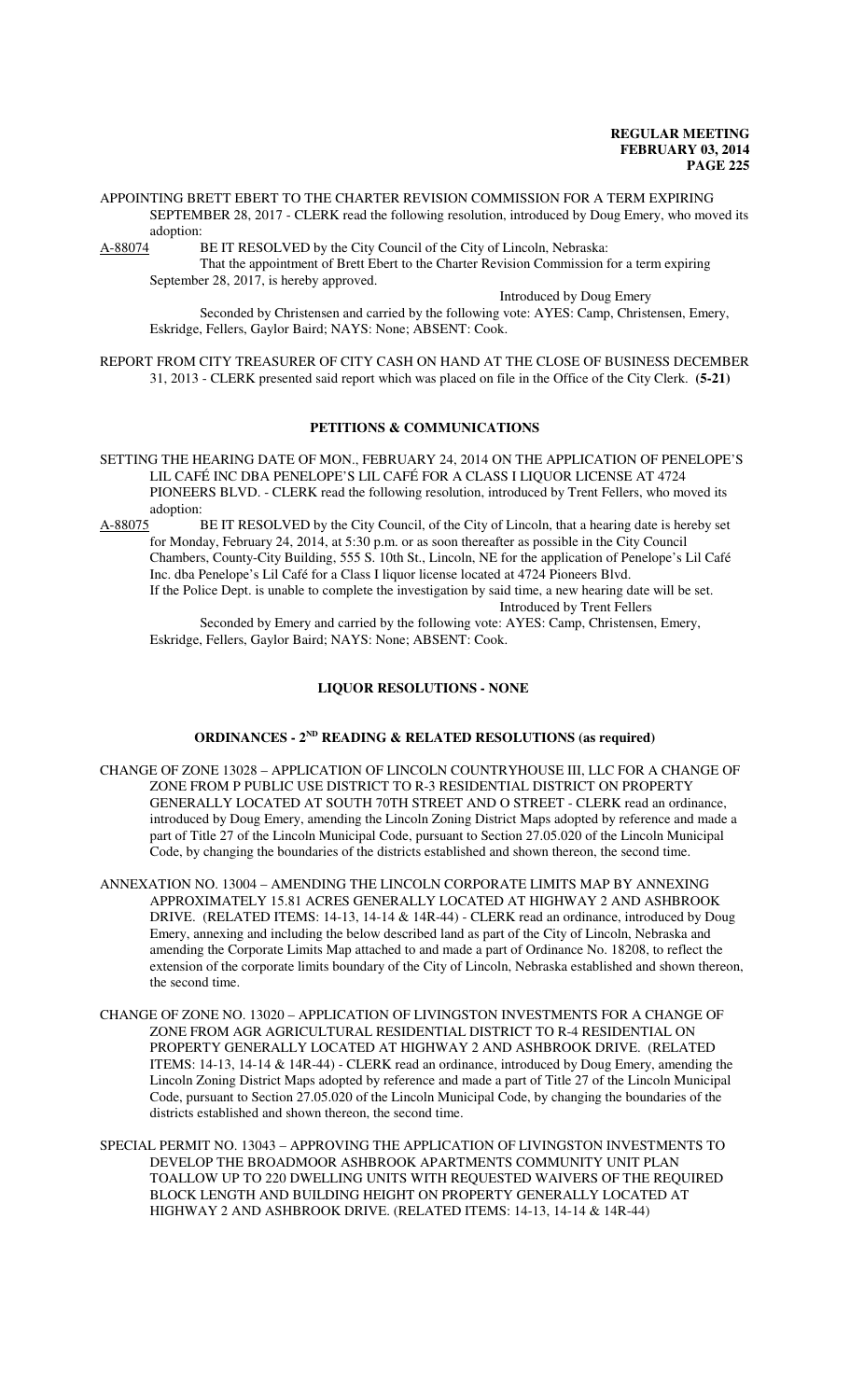## **PUBLIC HEARING - RESOLUTIONS**

URBAN DESIGN REVIEW 13066 – APPEAL OF DONALD J. ARENA FROM THE PLANNING DIRECTOR'S DENIAL OF A WAIVER OF DOWNTOWN DESIGN STANDARDS TO WAIVE THE REQUIRED WINDOWS ON THE NORTH FACADE AND THE REQUIREMENT PROHIBITING STUCCO ON THE LOWER 20 FEET OF THE FACADE, ON PROPERTY GENERALLY LOCATED AT 1823 O STREET. (1/13/14 - P.H. CONT'D & ACTION DELAYED TO 2/3/14) - PRIOR TO READING:

CHRISTENSEN Moved Motion to Amend #1 to Bill No. 14R-23 by accepting the substitute resolution attached hereto as Bill No. 14R-23S.

Seconded by Camp and carried by the following vote: AYES: Camp, Christensen, Cook, Emery, Eskridge, Fellers, Gaylor Baird; NAYS: None.

CLERK Read the following resolution, introduced by Gaylor Baird, who moved its adoption for approval: A-88076 WHEREAS, Donald Arena's application designated as Special Permit No. 13053 for an expansion of an existing nonconforming Sexually Oriented Live Entertainment Establishment to add an additional 2,208 square feet of space on property generally located at 1823 O Street and legally described as Lot 4, Block 22, Lavenders Addition, Lincoln, Lancaster County, Nebraska, was approved upon condition that Mr. Arena's changes to the O Street building facade be reconstructed to include windows on both sides of the existing doorway plus re-facing the stucco on the remainder of the facade below the top of those windows in conformance with the Downtown Design Standards; and

WHEREAS, Donald Arena has submitted an application to waive Lincoln Downtown Design Standards for said facade improvements; and

WHEREAS, the Planning Director denied said application for waivers; and

WHEREAS, on December 18, 2013 Donald Arena filed a notice of appeal appealing the action of the Planning Director denying the requested waivers; and

WHEREAS, after public hearing and consideration of the testimony and record on appeal, the City Council finds that the community as a whole, the surrounding neighborhood, and the real property adjacent to 1823 O Street will be adversely affected by granting the requested waivers.

NOW, THEREFORE, BE IT RESOLVED by the City Council of the City of Lincoln, Nebraska:

That the application of Donald Arena to waive Lincoln Downtown Design Standards requiring windows on the O Street facade of the building located at 1823 O Street and prohibiting stucco on the lower 20 feet of the facade, be and the same is hereby denied.

BE IT FURTHER RESOLVED that, the O Street facade of the building at 1823 O Street shall be reconstructed to include windows on both sides of the existing doorway plus re-facing of the stucco facade below the top of those windows to grade, in accordance with the Downtown Design Standards.

 BE IT FURTHER RESOLVED that, in consideration of the letter agreement from the applicant attached hereto as Attachment "A", the reconstruction of the facade improvements may be extended by the applicant to November 30, 2015 provided that, in the event the reconstruction of the O Street facade is not completed by November 30, 2015, the use of the west half of the building for any use related to a Sexually Oriented Live Entertainment Establishment under Special Permit No. 13053 shall be deemed to be revoked without further action of the City Council.

Introduced by Leirion Gaylor Baird

Seconded by Christensen and carried by the following vote: AYES: Camp, Christensen, Cook, Emery, Eskridge, Fellers, Gaylor Baird; NAYS: None.

APPROVING TAVERNS & BARS, LLC DBA SUN VALLEY BAR & GRILL AS A KENO SATELLITE SITE AT 300 WEST P STREET - CLERK read the following resolution, introduced by Doug Emery, who moved its adoption:

A-88077 WHEREAS, the City of Lincoln and the County of Lancaster, Nebraska have entered into an Interlocal Agreement for the purpose of providing for a joint City-County keno lottery; and

WHEREAS, the City has entered into a contract for the operation of a keno type lottery with EHPV Lottery Services, LLC, a Nebraska limited liability company; and

WHEREAS, Section 5 of the Interlocal Agreement and Section 3(b) of the Keno Contract grant the City the authority to approve all satellite locations within the corporate limits of Lincoln; and

WHEREAS, all requirements under the Interlocal Agreement and the Keno Contract governing the establishment and location of keno satellite sites have been met.

NOW, THEREFORE, BE IT RESOLVED by the City Council of the City of Lincoln, Nebraska that a keno satellite site is hereby authorized at the location of Taverns & Bars, LLC dba Sun Valley Bar & Grill, 300 West P Street, Lincoln, NE 68528.

The City Clerk is directed to return an executed copy of this Resolution to Sun Valley Bar & Grill. Introduced by Doug Emery

Seconded by Fellers and carried by the following vote: AYES: Camp, Christensen, Cook, Emery, Eskridge, Fellers, Gaylor Baird; NAYS: None.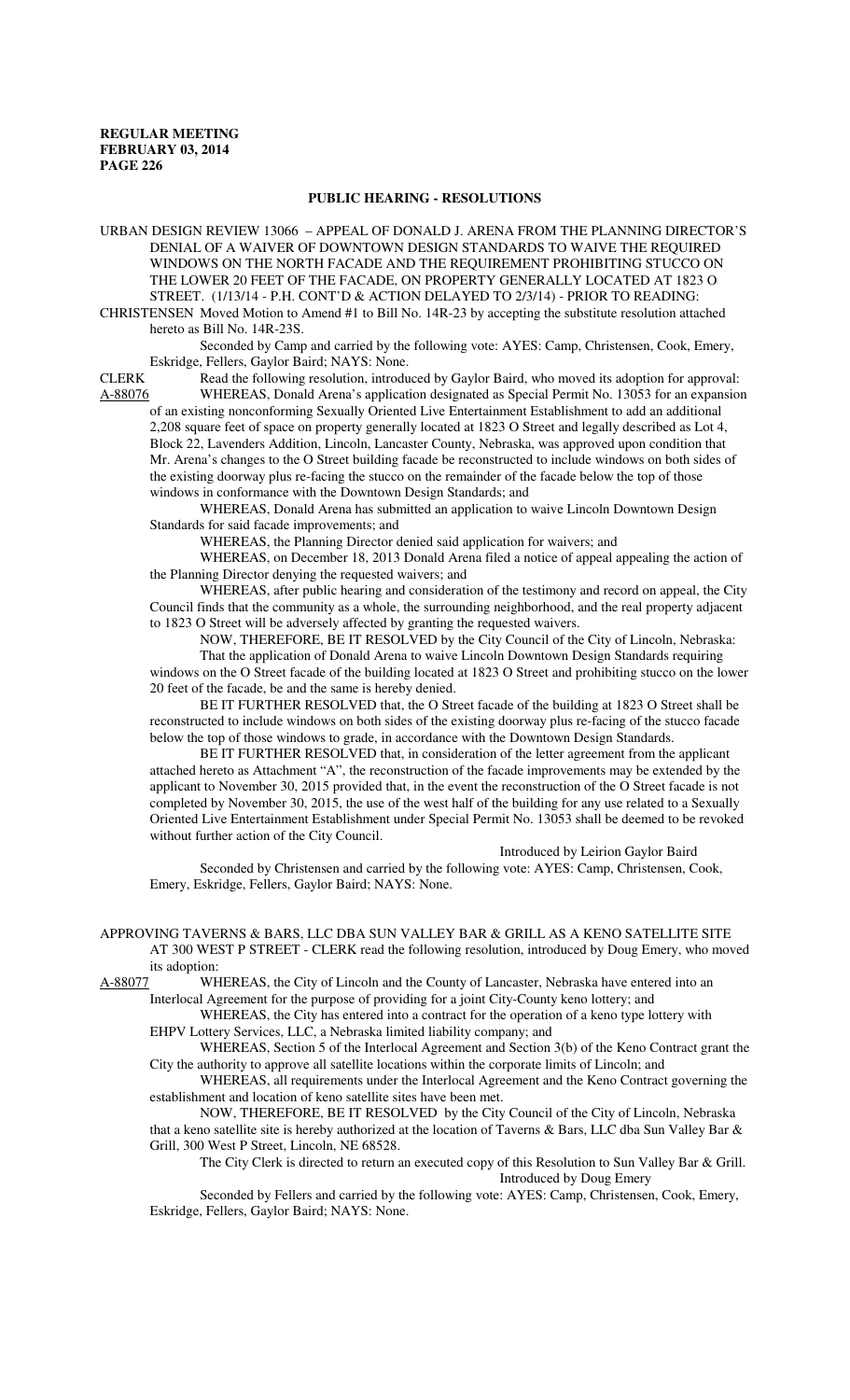APPROVING THE USE OF PUBLIC RIGHT-OF-WAY FOR THE INSTALLATION OF FIBER OPTIC CABLE AND WATER SUPPLY FOR HEATED/COOLED WATER LINES IN LINCOLN MALL BETWEEN 11TH AND 12TH STREET - CLERK read the following resolution, introduced by Doug Emery, who moved its adoption:

A-88078 WHEREAS, Nebco, Inc. has submitted an application for a permit to use the public right-of-way in Lincoln Mall between 11th and 12th Streets for the purpose of installing two 4" conduit for fiber and communications as well as two 6" pipes for the supply and return of heated/cooled water underneath Lincoln Mall to connect the Landmark 3 Building to the building at 1111 Lincoln Mall; and

WHEREAS, said applicant has submitted a letter of application and a site plan which are attached hereto, marked as Attachment "A" and Attachment "B" respectively, and made a part of this resolution by reference, to use the public right-of-way as above described; and

WHEREAS, said applicant has complied with all of the provisions of Chapter 14.53 of the Lincoln Municipal Code pertaining to such use.

NOW, THEREFORE, BE IT RESOLVED by the City Council of the City of Lincoln, Nebraska: That the aforesaid application of Nebco, Inc., hereinafter referred to as Permittee, to use the public right-of-way in Lincoln Mall as shown on Attachment "B", for the purpose of installing underground two 4" conduit for fiber and communications as well as two 6" pipes for the supply and return of heated/cooled water be granted as a privilege only by virtue of and subject to substantial compliance with the site plan, the letter of application, and the following terms and conditions, to wit:

1. That the permission herein granted is subject to all the terms and conditions of Chapter 14.53 of the Lincoln Municipal Code including those provisions relating to the posting of a continuing bond in the amount of \$5,000 and the filing of a certificate of insurance evidencing a commercial or comprehensive general liability policy, or an acceptable substitute policy form, with a minimum combined single limit of \$500,000 aggregate for any one occurrence and naming the City as additional insured.

2. That said use shall conform to the application, the site plan filed therewith, and with all applicable City ordinances and regulations.

3. The Permittee, its successors or assigns shall save and keep the City free and harmless from any and all loss or damages or claims for damages arising from or out of the use of the public way requested herein.

4. The Permittee shall cause its contractor to call Diggers Hotline of Nebraska prior to commencing any construction activity and identify the natural gas line, water line and street light cables in Lincoln Mall on a site plan prior to boring.

5. The work shall be constructed in accordance with plans and specifications approved by the Department of Public Works and Utilities. The cable, where it is underground, shall be laid to a minimum depth of 3½ feet from the top of the cable to the surface of the ground. All land surfaces and all pavement shall be restored to their original condition after the work is completed on each segment of the project. "As built" drawings shall be furnished to the City by the Permittee to show the precise locations, depths, and nature of all materials installed in accordance with the permit. The City shall have the right at any time when, in its judgment, it becomes necessary or advisable, to require a change of location of said cable as a matter of safety, or on account of change of grade, resurfacing, repair, reconstruction of any street, alley, sidewalk, or other public ground, or the construction of any structure thereon, or for any other reason, all of which shall be done at the cost and expense of the Permittee in a good and workmanlike manner.

6. The Permittee shall pay to the City an annual rental for the use and occupancy of the space beneath said public street occupied by such use which rental is currently \$0.50 per lineal foot of two inch conduit space occupied underneath the public street, alley, sidewalk, or other public ground. Such rental is based upon the number of conduits being placed within the right-of-way. The annual rental amount for this request shall be \$600.00.

All payments shall be made to the City Treasurer and shall be due and payable on the 1st day of October of each year; provided, however, the amount of the initial payment shall be prorated from the date of approval of this permit to the 1st day of October, 2014 and payment shall be due and payable on October 1st thereafter.

Any such rent shall become delinquent on the 1st day of December of each year and such delinquent rent shall bear interest at the rate of 1% per month until paid and if such rent is not paid for six months or more after such delinquent date, a penalty of 5% shall be added thereto in addition to said interest.

7. Any additions, changes, modifications, or amendments of the uses permitted herein shall require a new permit or other authorization.

8. That all work done under the authority of this resolution shall be subject to the inspection and approval of the Director of Public Works of the City of Lincoln.

9. The terms and conditions of this resolution shall be binding and obligatory upon the above-named Permittee, its successors and assigns.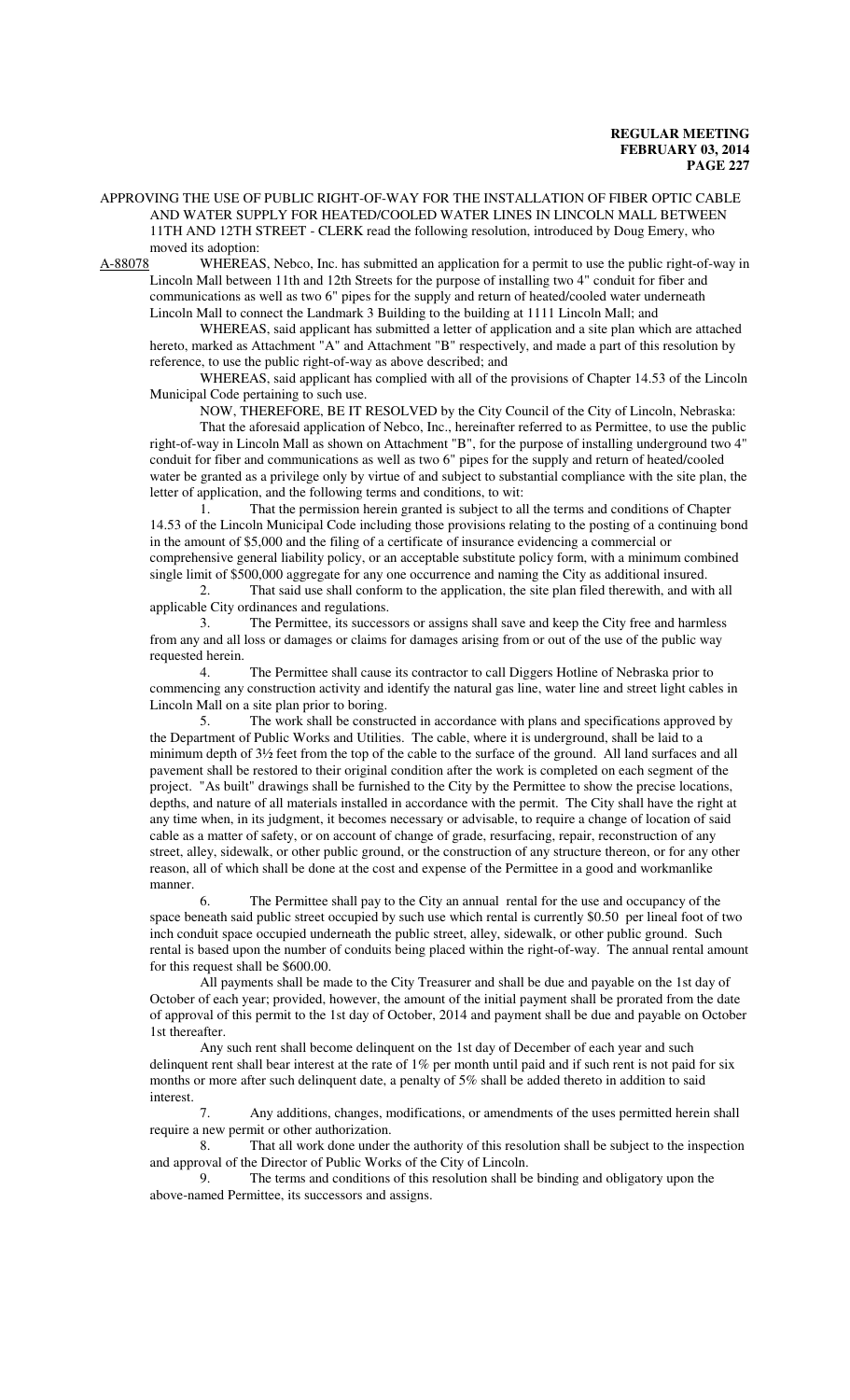10. That within thirty (30) days from the adoption of this resolution, and before commencing any construction under the provisions hereof, the Permittee shall file an unqualified written acceptance of all the terms and conditions of this resolution with the City Clerk. Failure to do so will be considered a rejection hereof and all privileges and authorities hereunder granted shall terminate.

Introduced by Doug Emery

Seconded by Fellers and carried by the following vote: AYES: Camp, Christensen, Cook, Emery, Eskridge, Fellers, Gaylor Baird; NAYS: None.

APPROVING A CONTRACT AGREEMENT BETWEEN THE CITY OF LINCOLN AND SMG AND CARBONHOUSE FOR WEBSITE HOSTING SERVICES AT PINNACLE BANK ARENA, PURSUANT TO RFP BID NO. 13-343, FOR A THREE YEAR TERM WITH THE OPTION TO RENEW FOR THREE ADDITIONAL ONE YEAR TERMS - CLERK read the following resolution, introduced by Doug Emery, who moved its adoption:

A-88079 BE IT RESOLVED by the City Council of the City of Lincoln, Nebraska:

That the attached Contract Agreement between the City of Lincoln and SMG and Carbonhouse for Website Hosting Services at Pinnacle Bank Arena, pursuant to Bid No. 13-343, for a three year term with the option to renew for three additional one year terms, upon the terms and conditions as set forth in said Contract Agreement, is hereby approved and the Mayor is authorized to execute the same and any associated amendments or renewals on behalf of the City of Lincoln.

Introduced by Doug Emery

Seconded by Fellers and carried by the following vote: AYES: Camp, Christensen, Cook, Emery, Eskridge, Fellers, Gaylor Baird; NAYS: None.

APPROVING AN AGREEMENT BETWEEN THE CITY OF LINCOLN ON BEHALF OF THE LINCOLN-LANCASTER COUNTY HEALTH DEPARTMENT AND THE VILLAGE OF HALLAM, NEBRASKA TO PROVIDE HEALTH REGULATION INSPECTION AND ENFORCEMENT WITHIN THE CORPORATE LIMITS AND THE ZONING JURISDICTION OF THE VILLAGE OF HALLAM - CLERK read the following resolution, introduced by Doug Emery, who moved its adoption:<br>A-88080 BE IT RESOLVED by the City Council of the City of Lincoln, Nebraska: BE IT RESOLVED by the City Council of the City of Lincoln, Nebraska:

That the attached Agreement between the City of Lincoln on behalf of the Lincoln-Lancaster County Health Department and the Village of Hallam, Nebraska to provide health regulation inspection and enforcement within the corporate limits and the zoning jurisdiction of the Village of Hallam, upon the terms and conditions as set forth in said Agreement, is hereby approved and the Mayor is authorized to execute the same on behalf of the City.

The City Clerk is directed to transmit one fully executed original Contract to Scott Holmes, Lincoln-Lancaster County Health Department, for transmittal to the Village of Hallam.

Introduced by Doug Emery

Seconded by Fellers and carried by the following vote: AYES: Camp, Christensen, Cook, Emery, Eskridge, Fellers, Gaylor Baird; NAYS: None.

## APPROVING AN AGREEMENT BETWEEN THE CITY OF LINCOLN ON BEHALF OF THE LINCOLN-LANCASTER COUNTY HEALTH DEPARTMENT AND THE VILLAGE OF ROCA, NEBRASKA TO PROVIDE HEALTH REGULATION INSPECTION AND ENFORCEMENT WITHIN THE CORPORATE LIMITS AND THE ZONING JURISDICTION OF THE VILLAGE OF ROCA - CLERK read the following resolution, introduced by Doug Emery, who moved its adoption:

A-88081 BE IT RESOLVED by the City Council of the City of Lincoln, Nebraska:

That the attached Agreement between the City of Lincoln on behalf of the Lincoln-Lancaster County Health Department and the Village of Roca, Nebraska to provide health regulation inspection and enforcement within the corporate limits and the zoning jurisdiction of the Village of Roca, upon the terms and conditions as set forth in said Agreement, is hereby approved and the Mayor is authorized to execute the same on behalf of the City.

The City Clerk is directed to transmit one fully executed original Contract to Scott Holmes, Lincoln-Lancaster County Health Department, for transmittal to the Village of Roca.

Introduced by Doug Emery

Seconded by Fellers and carried by the following voge: AYES: Camp, Christensen, Cook, Emery, Eskridge, Fellers, Gaylor Baird; NAYS: None.

APPROVING AN AGREEMENT BETWEEN THE CITY OF LINCOLN ON BEHALF OF THE LINCOLN-LANCASTER COUNTY HEALTH DEPARTMENT AND THE VILLAGE OF SPRAGUE, NEBRASKA TO PROVIDE HEALTH REGULATION INSPECTION AND ENFORCEMENT WITHIN THE CORPORATE LIMITS AND THE ZONING JURISDICTION OF THE VILLAGE OF SPRAGUE - CLERK read the following resolution, introduced by Doug Emery, who moved its adoption:

A-88082 BE IT RESOLVED by the City Council of the City of Lincoln, Nebraska:

That the attached Agreement between the City of Lincoln on behalf of the Lincoln-Lancaster County Health Department and the Village of Sprague, Nebraska to provide health regulation inspection and enforcement within the corporate limits and the zoning jurisdiction of the Village of Sprague, upon the terms and conditions as set forth in said Agreement, is hereby approved and the Mayor is authorized to execute the same on behalf of the City.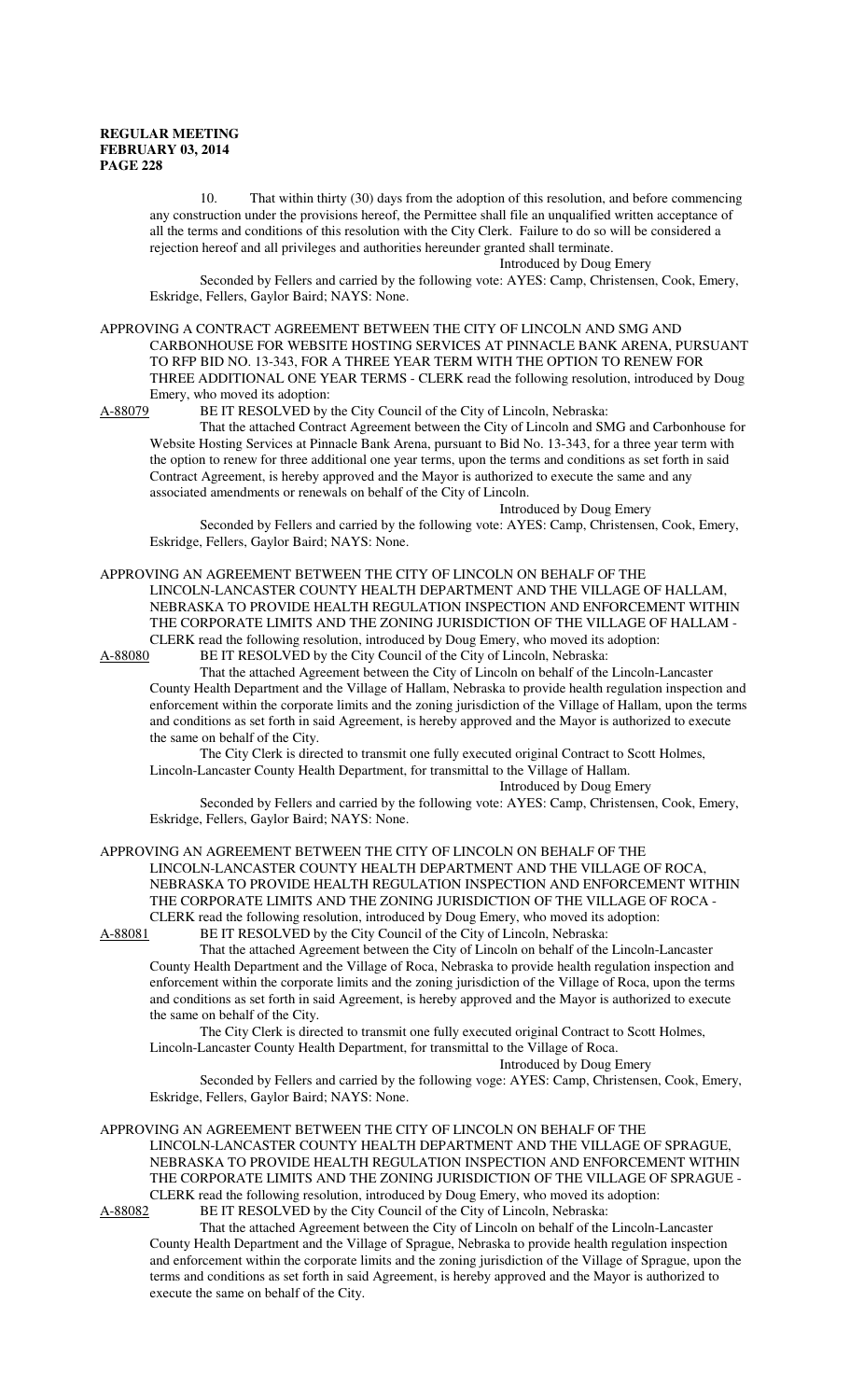The City Clerk is directed to transmit one fully executed original Contract to Scott Holmes, Lincoln-Lancaster County Health Department, for transmittal to the Village of Sprague.

Introduced by Doug Emery

Seconded by Fellers and carried by the following vote: AYES: Camp, Christensen, Cook, Emery, Eskridge, Fellers, Gaylor Baird; NAYS: None.

COMP. PLAN CONFORMANCE 13016 - APPROVING AN AMENDMENT TO THE LINCOLN CENTER REDEVELOPMENT PLAN TO ADD THE "CASE, CASE, AND CASE REDEVELOPMENT PROJECT" FOR RENOVATION OF THE EXISTING RESIDENTIAL STRUCTURE, IMPROVE THE FACADE AND TO MAKE STREETSCAPE IMPROVEMENTS ON THE PROPERTY GENERALLY LOCATED SOUTH OF P STREET BETWEEN S. 14TH STREET AND CENTENNIAL MALL NORTH - CLERK read the following resolution, introduced by Doug Emery, who moved its adoption:<br>A-88083 WHEREAS, the City Council on October 22, 1984, adopted Resolution No. A-69713

WHEREAS, the City Council on October 22, 1984, adopted Resolution No. A-69713 finding an area generally bounded by "R" Street, 17th Street, "S" Street, and 7th Street to be blighted, and on October 19, 1987, adopted Resolution No. A-71701 finding said area to be blighted and substandard as defined in the Nebraska Community Development Law (Neb.Rev. Stat. § 18-2101, et seq. as amended) and in need of redevelopment; and

WHEREAS, The City Council has previously adopted the Lincoln Center Redevelopment Plan (hereinafter the "Plan") including plans for various redevelopment projects within said area in accordance with the requirements and procedures of the Nebraska Community Development Law; and now desires to modify said plan by establishing the "Case, Case and Case Redevelopment Project" for renovation of the existing residential structure, and to make facade and streetscape improvements on property generally located at 1421 P Street; and

WHEREAS, the Director of the Urban Development Department has filed with the City Clerk modifications to the Redevelopment Plan contained in the document entitled "Proposed Amendments to the Lincoln Center Redevelopment Plan and the Case, Case and Case Redevelopment Project" which is attached hereto, marked as Attachment "A", and made a part hereof by reference, and has reviewed said plan and has found that it meets the conditions set forth in Neb. Rev. Stat. § 18-2113 (Reissue 2007); and

WHEREAS, on December 27, 2013, a notice of public hearing was mailed postage prepaid to all registered neighborhood associations located in whole or in part within one mile radius of the area to be redeveloped setting forth the time, date, place and purpose of the public hearing to be held on January 8, 2014 before the Lincoln City - Lancaster County Planning Commission regarding the proposed amendments to the Redevelopment Plan to add the Case, Case and Case Redevelopment Project, a copy of said notice and list of said registered neighborhood associations having been attached hereto as Attachment "B" and "C" respectively; and

WHEREAS, the proposed Amendments to the Lincoln Center Redevelopment Plan to add the Case, Case and Case Redevelopment Project were submitted to the Lincoln-Lancaster County Planning Commission for review and recommendations, and on January 8, 2014 the Lincoln-Lancaster County Planning Commission held a public hearing relating to the Plan Amendments and found the Plan Amendments to be in conformance with the Comprehensive Plan and recommended approval thereof; and

WHEREAS, on January 17, 2014 a notice of public hearing was mailed postage prepaid to the foregoing registered neighborhood associations setting forth the time, date, place, and purpose of the public hearing before the City Council to be held on February 3, 2014, regarding the proposed amendments to the Redevelopment Plan to add the Case, Case and Case Redevelopment Project, a copy of said notice having been attached hereto as Attachment "D"; and

WHEREAS, on January 17, 2014 and January 24, 2014 a Notice of Public Hearing was published in the Lincoln Journal Star newspaper, setting the time, date, place and purpose of the public hearing to be held on February 3, 2014 regarding the proposed amendments to the Redevelopment Plan and to add the Case, Case and Case Redevelopment Project for said blighted and substandard area, a copy of such notice having been attached hereto and marked as Attachment "E"; and

WHEREAS, on February 3, 2014 in the City Council chambers of the County-City Building, 555 South 10th Street, Lincoln, Nebraska, the City Council held a public hearing relating to the proposed modifications to the Redevelopment Plan and all interested parties were afforded at such public hearing a reasonable opportunity to express their views respecting said proposed modifications to the redevelopment plan; and

WHEREAS, the City Council has duly considered all statements made and materials submitted relating to said proposed modifications to the redevelopment plan.

NOW, THEREFORE, IT IS FOUND AND DETERMINED by the City Council of the City of Lincoln, Nebraska as follows:

1. That the Case, Case and Case Redevelopment Project is described in sufficient detail and is designed with the general purpose of accomplishing a coordinated, adjusted and harmonious development of the City and its environs which will promote the general health, safety and welfare, sound design and arrangement, the wise and efficient expenditure of public funds, and the prevention of the recurrence of unsanitary or unsafe dwelling accommodations or conditions of blight.

2. That incorporating the Case, Case and Case Redevelopment Project into the Redevelopment Plan is feasible and in conformity with the general plan for the development of the City of Lincoln as a whole and said Plan is in conformity with the legislative declarations and determinations set forth in the Community Development Law.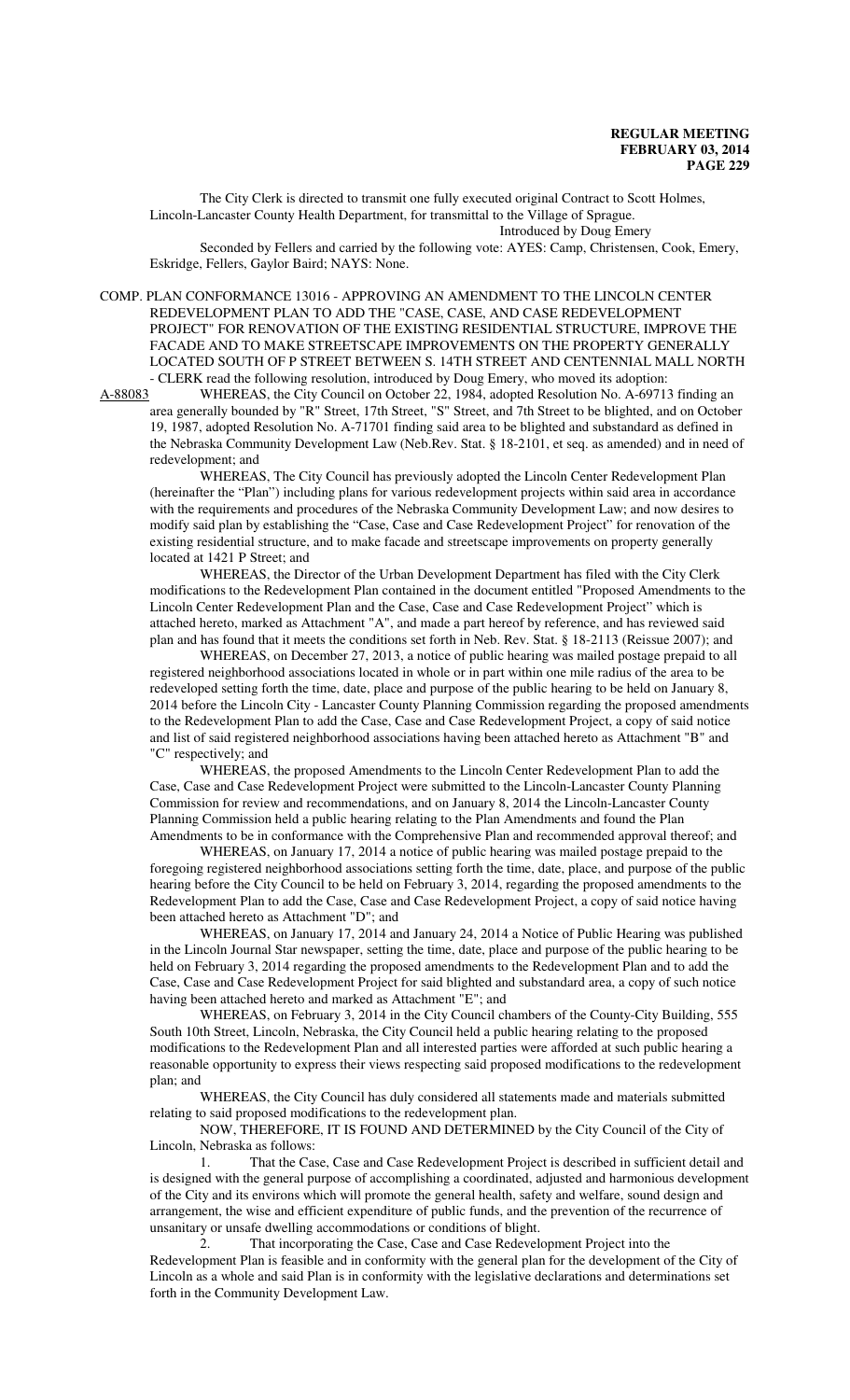3. That the substandard and blighted conditions in the Case, Case and Case Redevelopment Project Area are beyond remedy and control solely by regulatory process and the exercise of police power and cannot be dealt with effectively by the ordinary operations or private enterprise without the aids provided by the Community Development law, specifically including Tax Increment Financing.

4. That elimination of said substandard and blighted conditions under the authority of the Community Development Law is found to be a public purpose and in the public interest.<br>5. That the Case. Case and Case Redevelopment Project would not be ec

That the Case, Case and Case Redevelopment Project would not be economically feasible without the use of tax-increment financing.

6. That the costs and benefits of the redevelopment activities, including costs and benefits to other affected political subdivisions, the economy of the community, and the demand for public and private services have been analyzed by the City Council as the governing body for the City of Lincoln and have been found to be in the long-term best interest of the City of Lincoln.

NOW, THEREFORE, BE IT RESOLVED by the City Council of the City of Lincoln, Nebraska: 1. That the document attached hereto as Attachment "A" adding the Case, Case and Case Redevelopment Project to the Lincoln Center Redevelopment Plan (to be listed as Project Z), is hereby accepted and approved by the City Council as the governing body for the City of Lincoln.

2. That the Urban Development Director, or his authorized representative, is hereby authorized and directed to take all steps necessary to implement the provisions of said Redevelopment Plan as they relate to the above-described modifications.

3. That the Case, Case and Case Redevelopment Project Area as described and depicted in the Plan Amendment is the Redevelopment Project Area comprising the property to be included in the area subject to the tax increment provision authorized in the Nebraska Community Development Law.

4. That the Finance Director is hereby authorized and directed to cause to be drafted and submitted to the City Council any appropriate ordinances and documents needed for the authorization to provide necessary funds including Community Improvement Financing in accordance with the Community Development Law to finance related necessary and appropriate public acquisitions, improvements and other activities set forth in said Plan Amendment to the Lincoln Center Redevelopment Plan.

Introduced by Doug Emery

Seconded by Fellers and carried by the following vote: AYES: Camp, Christensen, Cook, Emery, Eskridge, Fellers, Gaylor Baird; NAYS: None.

COMP. PLAN CONFORMANCE 13017 – APPROVING AN AMENDMENT TO THE NORTH 27TH STREET CORRIDOR AND ENVIRONS REDEVELOPMENT PLAN TO ADD THE "HARTLEY FLATS REDEVELOPMENT PROJECT" TO CONSTRUCT A THIRTEEN DWELLING UNIT BUILDING WITH 10 GARAGE SPACES AND 13 PARKING STALLS ON PROPERTY GENERALLY LOCATED AT THE SOUTHEAST CORNER OF NORTH 27TH STREET AND S STREET - CLERK read the

following resolution, introduced by Doug Emery, who moved its adoption:<br>A-88084 WHEREAS, the City Council, on June 19, 2000, adopted Resolution WHEREAS, the City Council, on June 19, 2000, adopted Resolution No. A-80238 finding an area generally bounded by "N" Street on the south; the viaduct over the Burlington Northern Santa Fe right-of-way, parallel to Cornhusker Highway on the north; 23rd Street on the west; and 31st Street on the east to be blighted and substandard as defined in the Nebraska Community Development Law (Neb. Rev. Stat. § 18-2101, et seq. as amended) and in need of redevelopment; and

WHEREAS, the City Council has previously adopted the North 27th Street Corridor and Environs Redevelopment Plan and amendments thereto (hereinafter the "Plan") including plans for various redevelopment projects within said blighted and substandard area in accordance with the requirements and procedures of the Nebraska Community Development Law; and now desires to modify said plan by establishing the "Hartley Flats Redevelopment Project" to redevelop the properties at 444, 436 and 422 North 27th Street as a 13-unit residential building; and

WHEREAS, the Director of the Urban Development Department has filed with the City Clerk modifications to the Redevelopment Plan for said blighted and substandard area contained in the document entitled "Hartley Flats Redevelopment Project", which is attached hereto, marked as Attachment "A", and made a part hereof by reference and has reviewed said plan and has found that it meets the conditions set forth in Neb. Rev. Stat. § 18-2113 (Reissue 2007); and

WHEREAS, on December 27, 2013 notice of public hearing was mailed, postage prepaid, to the president or chairperson of the governing body of each county, school district, community college, educational service unit, and natural resource district in which the real property subject to such plan is located and whose property tax receipts would be directly affected and to all registered neighborhood associations located in whole or in part within one mile radius of the area to be redeveloped setting forth the time, date, place, and purpose, of the public hearing to be held on January 8, 2014 before the Lincoln City -Lancaster County Planning Commission regarding the Amendment, a copy of said notice and list of said registered neighborhood associations having been attached hereto as Attachment "B" and "C" respectively; and

WHEREAS, the proposed Amendments to the North 27th Street Redevelopment Plan to add the Hartley Flats Project have been submitted to the Lincoln-Lancaster County Planning Commission for review and recommendations, and on January 8, 2014 said Planning Commission held a public hearing relating to the proposed Amendment to the North 27th Street Redevelopment Plan and found the Amendment to be in conformance with the Comprehensive Plan and recommended approval thereof; and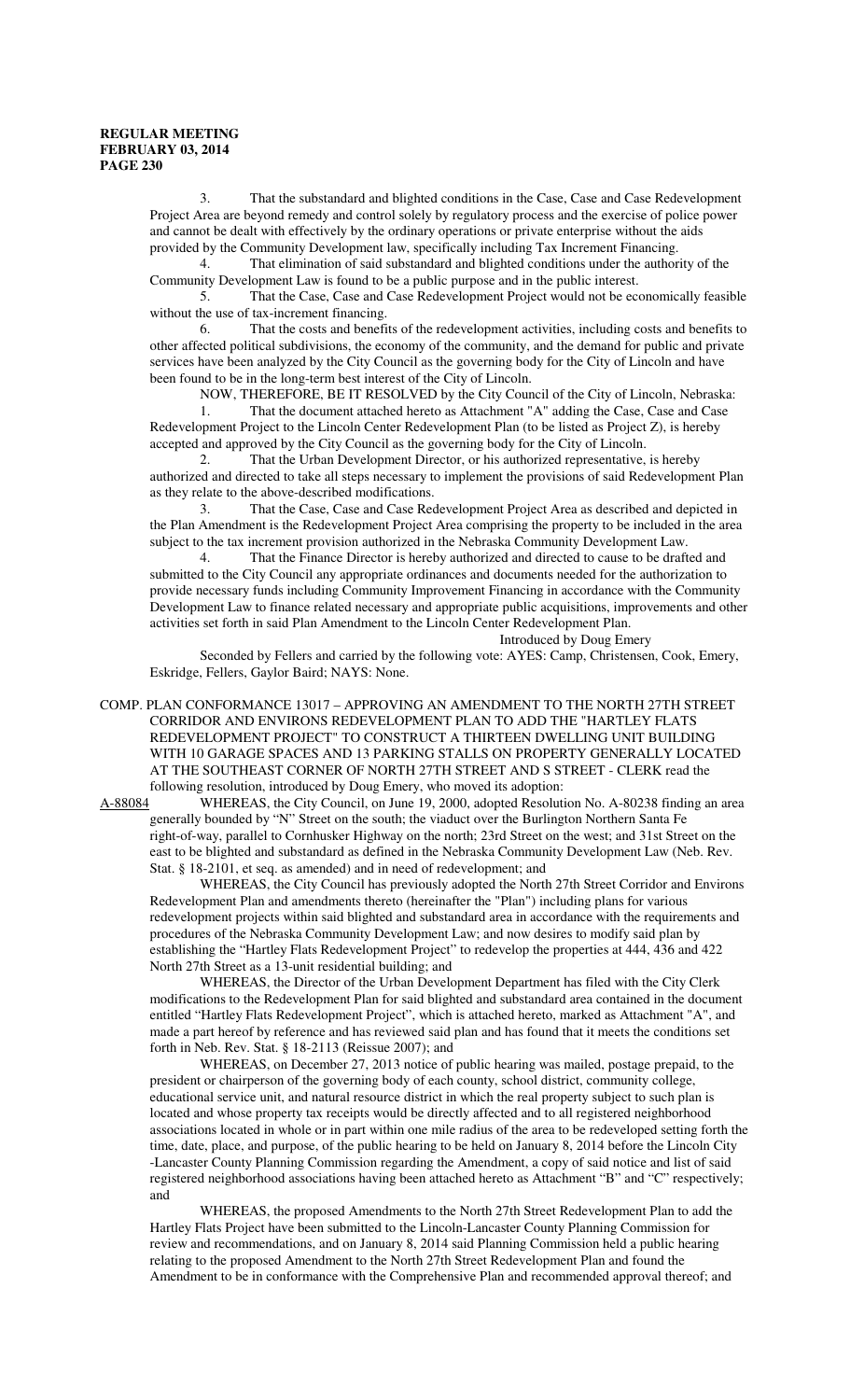WHEREAS, on January 17, 2014 a notice of public hearing was mailed, postage prepaid, to the foregoing governing bodies and registered neighborhood associations setting forth the time, date, place, and purpose of the public hearing before the City Council to be held on February 3, 2014 regarding the proposed Amendment, a copy of said notice having been attached hereto as Exhibit "D"; and

WHEREAS, on January 17, 2014 and January 24, 2014 a notice of public hearing was published in the Lincoln Journal Star newspaper, setting forth the time, date, place, and purpose of the public hearing to be held on February 3, 2014 regarding the proposed Amendment to the Plan for said blighted and substandard area, a copy of such notice having been attached hereto and marked as Attachment "E"; and

WHEREAS, on February 3, 2009 in the City Council Chambers of the County City Building, 555 South 10th Street, Lincoln, Nebraska, the City Council held a public hearing relating to the proposed Amendments to the North 27th Street Redevelopment Plan and all interested parties were afforded at such public hearing a reasonable opportunity to express their views respecting said proposed Amendments to the Redevelopment Plan; and

WHEREAS, the City Council has duly considered all statements made and materials submitted relating to said proposed Plan.

NOW, THEREFORE, IT IS FOUND AND DETERMINED by the City Council of the City of Lincoln, Nebraska as follows:

1. That the Hartley Flats Redevelopment Project is described in sufficient detail and is designed with the general purpose of accomplishing a coordinated, adjusted, and harmonious development of the City which will promote general health, safety, and welfare, sound design and arrangement, the wise and efficient expenditure of public funds, and the prevention of the recurrence of unsanitary or unsafe dwelling accommodations or conditions of blight.

2. That incorporating the Hartley Flats Redevelopment Project into the Redevelopment Plan is feasible and in conformity with the general plan for the development of the City of Lincoln as a whole and said Plan is in conformity with the legislative declarations, and the determinations set forth in the Community Development Law.

3. That the substandard and blighted conditions in the Hartley Flats Redevelopment Project Area are beyond remedy and control solely by regulatory process and the exercise of police power and cannot be dealt with effectively by the ordinary operations or private enterprise without the aids provided by the Community Development law, specifically including Tax Increment Financing.

4. That elimination of said substandard and blighted conditions under the authority of the Community Development Law is found to be a public purpose and in the public interest.

5. That the Hartley Flats Redevelopment Project would not be economically feasible without the use of tax-increment financing.

6. That the costs and benefits of the redevelopment activities, including costs and benefits to other affected political subdivisions, the economy of the community, and the demand for public and private services have been analyzed by the City Council as the governing body for the City of Lincoln and have been found to be in the long-term best interest of the City of Lincoln.

NOW, THEREFORE, BE IT RESOLVED by the City Council of the City of Lincoln, Nebraska:

1. That the document attached hereto as Attachment "A" adding the Hartley Flats Redevelopment Project to the North 27th Street Redevelopment Plan (to be listed as Project 3) is hereby accepted and approved by the City Council as the governing body for the City of Lincoln.

2. That the Urban Development Director or his authorized representative is hereby authorized and directed to take all steps necessary to implement the provisions of said Redevelopment Plan as they relate to the above-described amendment.

3. That the Redevelopment Project Area for the Hartley Flats Redevelopment Project, as described and depicted in the Plan Amendments is the Redevelopment Project Area comprising the property to be included in the area subject to the tax increment provision authorized in the Nebraska Community Development Law.

4. That the Finance Director is hereby authorized and directed to cause to be drafted and submitted to the City Council any appropriate ordinances and documents for the authorization to provide necessary funds, including Community Improvement Financing in accordance with the provisions of the Community Development Law, to finance necessary and appropriate public acquisitions, improvements, and activities set forth in said Amendments to the North 27th Street Redevelopment Plan.

Introduced by Doug Emery

Seconded by Fellers and carried by the following vote: AYES: Camp, Christensen, Cook, Emery, Eskridge, Fellers, Gaylor Baird; NAYS: None.

COMP. PLAN CONFORMANCE 13018 – APPROVING THE PROPOSED "PIEDMONT REDEVELOPMENT PLAN" FOR RENOVATION AND REDEVELOPMENT OF THE CURRENTLY DEVELOPED SERVICE STATION AND PIEDMONT SHOPS NEIGHBORHOOD SHOPPING CENTER GENERALLY LOCATED AT THE NORTHEAST CORNER OF SOUTH 50TH STREET AND SOUTH COTNER BOULEVARD - CLERK read the following resolution, introduced by Doug Emery, who moved its adoption:

A-88085 WHEREAS, the City Council on October 21, 2012, adopted Resolution No. A-87628 finding an area generally bounded by A Street, C Street, 50th Street, and Cotner Boulevard to be blighted and substandard as defined in the Nebraska Community Development Law (Neb.Rev. Stat. § 18-2101, et seq. as amended) and in need of redevelopment; and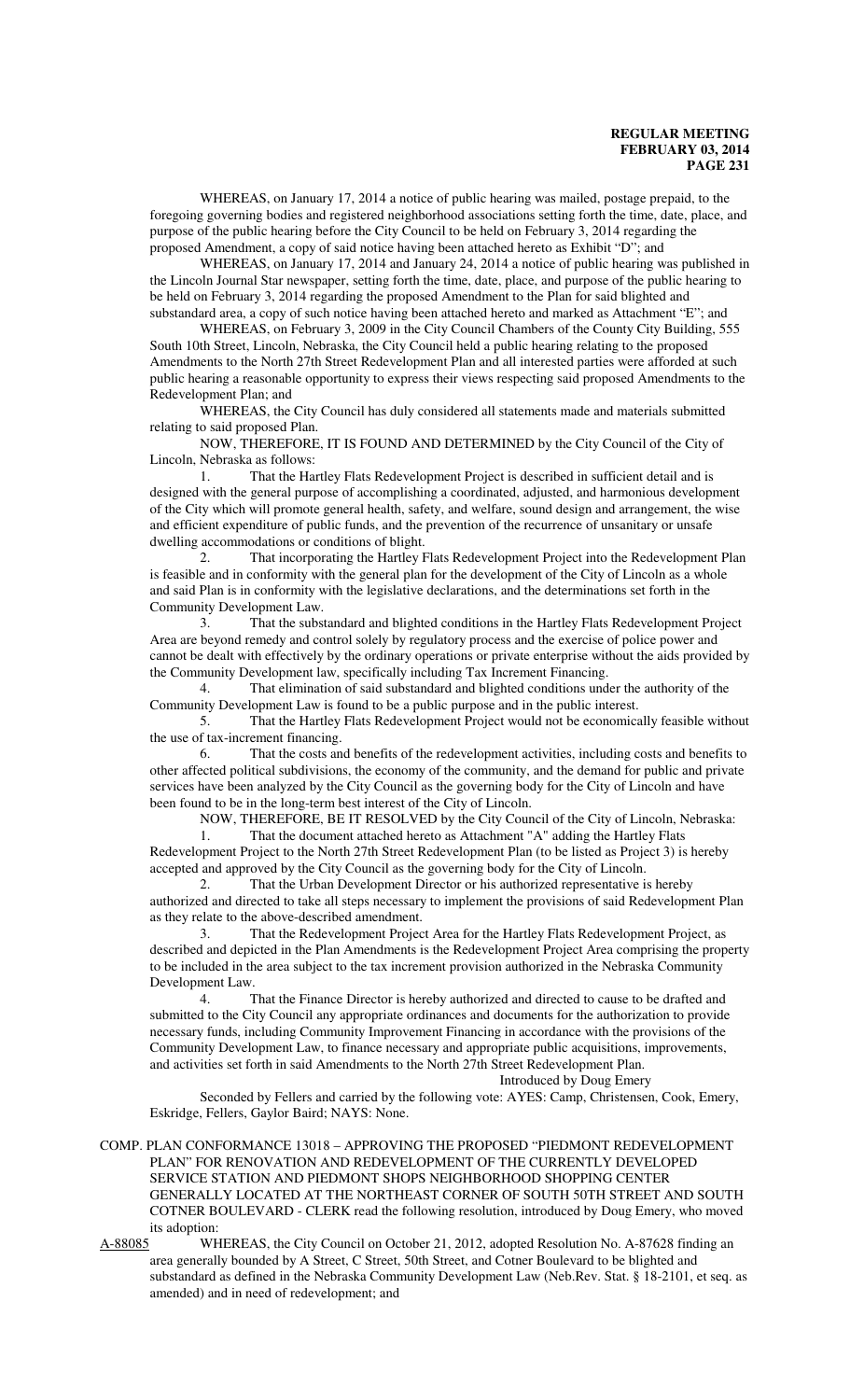WHEREAS, the Director of the Urban Development Department has filed with the City Clerk a Redevelopment Plan entitled "Piedmont Redevelopment Plan" which is attached hereto, marked as Attachment "A", and made a part hereof by reference, and has reviewed said plan and has found that it meets the conditions set forth in Neb. Rev. Stat. § 18-2113 (Reissue 2007); and

WHEREAS, on December 27, 2013, a notice of public hearing was mailed postage prepaid to all registered neighborhood associations located in whole or in part within one mile radius of the area to be redeveloped setting forth the time, date, place and purpose of the public hearing to be held on January 8, 2014 before the Lincoln City - Lancaster County Planning Commission regarding the proposed Piedmont Redevelopment Plan, a copy of said notice and list of said registered neighborhood associations having been attached hereto as Attachment "B" and "C" respectively; and

WHEREAS, said proposed Piedmont Redevelopment Plan has been submitted to the Lincoln-Lancaster County Planning Commission for review and recommendation and on January 8, 2014 the Lincoln-Lancaster County Planning Commission held a public hearing relating to the proposed Piedmont Redevelopment Plan, found the proposed Piedmont Redevelopment Plan to be in conformance with the Comprehensive Plan and recommended approval thereof; and

WHEREAS, on January 17, 2014 a notice of public hearing was mailed postage prepaid to the foregoing registered neighborhood associations setting forth the time, date, place, and purpose of the public hearing before the City Council to be held on February 3, 2014, regarding the proposed Piedmont Redevelopment Plan, a copy of said notice having been attached hereto as Attachment "D"; and

WHEREAS, on January 17, 2014 and January 24, 2014 a Notice of Public Hearing was published in the Lincoln Journal Star newspaper, setting the time, date, place and purpose of the public hearing to be held on February 3, 2014 regarding the proposed Piedmont Redevelopment Plan for said blighted and substandard area, a copy of such notice having been attached hereto and marked as Attachment "E"; and

WHEREAS, on February 3, 2014 in the City Council chambers of the County-City Building, 555 South 10th Street, Lincoln, Nebraska, the City Council held a public hearing relating to the proposed Redevelopment Plan and all interested parties were afforded at such public hearing a reasonable opportunity to express their views respecting said proposed Redevelopment Plan; and

WHEREAS, the City Council has duly considered all statements made and materials submitted relating to said proposed Redevelopment Plan.

NOW, THEREFORE, IT IS FOUND AND DETERMINED by the City Council of the City of Lincoln, Nebraska as follows:

1. That the Piedmont Redevelopment Plan is described in sufficient detail and is designed with the general purpose of accomplishing a coordinated, adjusted and harmonious development of the City and its environs which will promote the general health, safety and welfare, sound design and arrangement, the wise and efficient expenditure of public funds, and the prevention of the recurrence of unsanitary or unsafe dwelling accommodations or conditions of blight.

2. That the Piedmont Redevelopment Plan is feasible and in conformity with the general plan for the development of the City of Lincoln as a whole and said Plan is in conformity with the legislative declarations and determinations set forth in the Community Development Law.

3. That the substandard and blighted conditions in the Piedmont Redevelopment Plan Area are beyond remedy and control solely by regulatory process and the exercise of police power and cannot be dealt with effectively by the ordinary operations or private enterprise without the aids provided by the Community Development law, specifically including Tax Increment Financing.

4. That elimination of said substandard and blighted conditions under the authority of the Community Development Law is found to be a public purpose and in the public interest.

5. That the Piedmont Redevelopment Plan would not be economically feasible without the use of tax-increment financing.

6. That the costs and benefits of the redevelopment activities, including costs and benefits to other affected political subdivisions, the economy of the community, and the demand for public and private services have been analyzed by the City Council as the governing body for the City of Lincoln and have been found to be in the long-term best interest of the City of Lincoln.

NOW, THEREFORE, BE IT RESOLVED by the City Council of the City of Lincoln, Nebraska:

1. That the document entitled "Piedmont Redevelopment Plan" attached hereto as Attachment "A", establishing the Piedmont Redevelopment Plan, is hereby accepted and approved by the City Council as the governing body for the City of Lincoln.

2. That the Urban Development Director, or his authorized representative, is hereby authorized and directed to take all steps necessary to implement the provisions of said Redevelopment Plan.

3. That the Redevelopment Area for the Piedmont Redevelopment Plan as described and depicted in the Plan is the Redevelopment Project Area comprising the property to be included in the area subject to the tax increment provision authorized in the Nebraska Community Development Law.

4. That the Finance Director is hereby authorized and directed to cause to be drafted and submitted to the City Council any appropriate ordinances and documents for the authorization to provide necessary funds including Community Improvement Financing in accordance with the Community Development Law to finance related necessary and appropriate public acquisitions, improvements and other activities set forth in said Piedmont Redevelopment Plan.

Introduced by Doug Emery

Seconded by Fellers and carried by the following vote: AYES: Camp, Christensen, Cook, Emery, Eskridge, Fellers, Gaylor Baird; NAYS: None.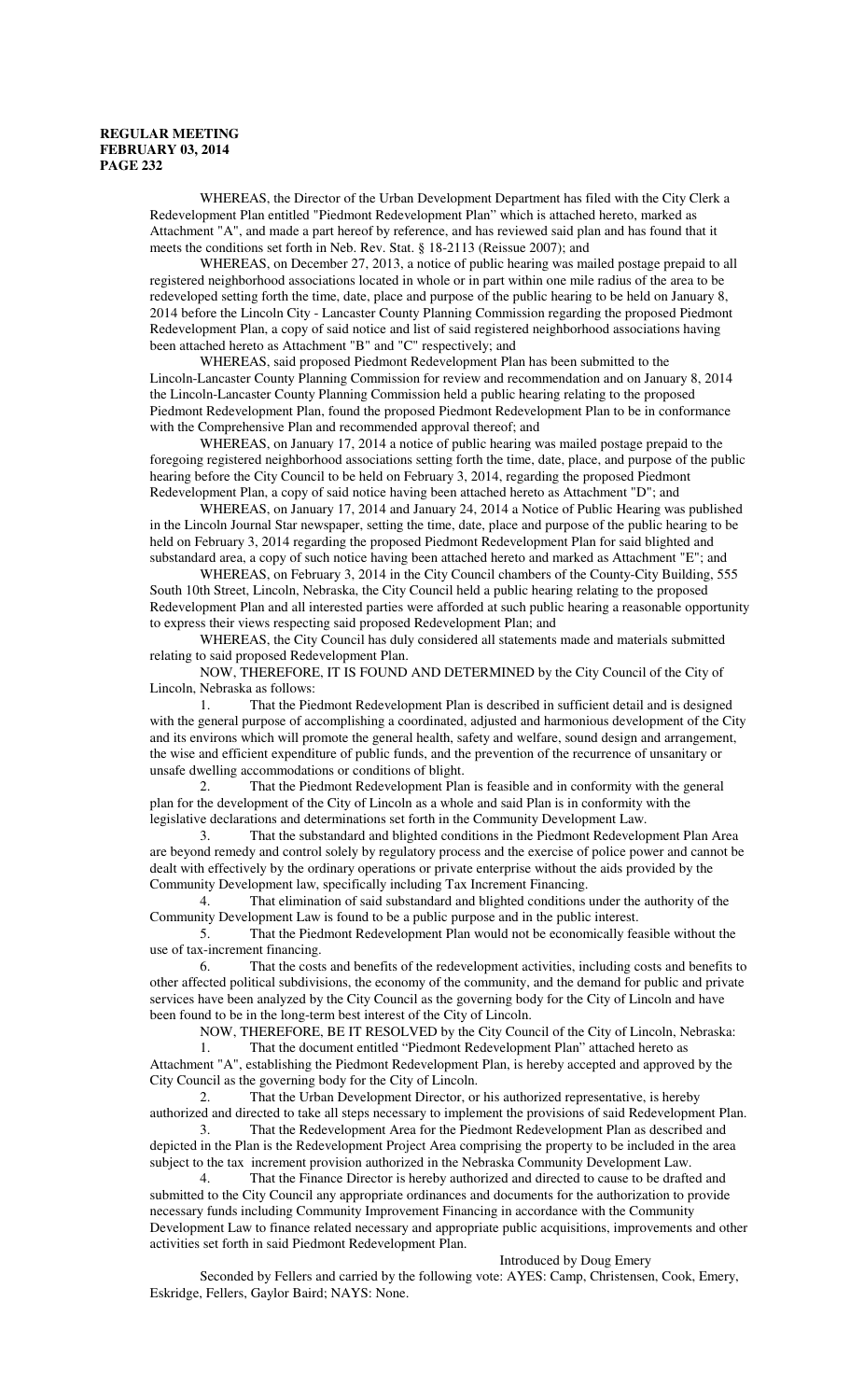## ACCEPTING THE REPORT OF NEW AND PENDING CLAIMS AGAINST THE CITY AND APPROVING DISPOSITION OF CLAIMS SET FORTH FOR THE PERIOD OF JANUARY 1-15, 2014 - CLERK read the following resolution, introduced by Doug Emery, who moved its adoption:

A-88086 BE IT RESOLVED by the City Council of the City of Lincoln, Nebraska:

That the claims listed in the attached report, marked as Exhibit "A", dated January 16, 2014, of various new and pending tort claims filed against the City of Lincoln with the Office of the City Attorney or the Office of the City Clerk, as well as claims which have been disposed of, are hereby received as required by Neb. Rev. Stat. § 13-905 (Reissue 1997). The dispositions of claims by the Office of the City Attorney, as shown by the attached report, are hereby approved:

| DENIED CLAIMS                                 |           | ALLOWED/SETTLED CLAIMS           |            |
|-----------------------------------------------|-----------|----------------------------------|------------|
| Debra Prester & Steven Prester \$2,000,000.00 |           | <b>Shannon Havener</b>           | \$8,621.09 |
| Pennie Marshall                               | 321.00    | Wayne Scheidemann                | 1,179.27   |
|                                               |           | Louis Bailas                     | 1,145.88   |
| L.E.S. Claims:                                |           | Realty Management Co.            | 1,032.55   |
| William Siedhoff                              | 31,000.00 | Mary Ann Rut                     | 1,078.27   |
| <b>Bailard Investments LLC</b>                | 3,306.40  |                                  |            |
| Phoenix Loss Control/Time Warner              | 438.75    | L.E.S. Claims:                   |            |
| Thomas Day                                    | 320.00    | Carla Porter                     | 624.22     |
| Jessica Ashby & Randy Pavey                   | 200.00    | Rich Hubka                       | 18.62      |
| Ernie's Service                               | 2,869.44  | Kathryn Justman & Lori Justman   | 577.71     |
| Tammy Dils (Chism)                            | 144.00    | Denise Murtaugh                  | 228.24     |
| Robert Haberman                               | 220.16    | Phoenix Loss Control/Time Warner | 438.75     |
| <b>Lancaster Event Center</b>                 | 2,893.59  |                                  |            |
| Luke Luxford                                  | 537.38    |                                  |            |
| Levonne Salisbury                             | 694.96    |                                  |            |
| Phoenix Loss Control/Time Warner              | 202.25    |                                  |            |
| Union Bank & Trust Company                    | 1,713.27  |                                  |            |
| Glimmer Projects LLC                          | 6,200.00  |                                  |            |
| Dale & Janice Hogan                           | $NAS^*$   |                                  |            |
| Duncan Aviation                               | 3,704.73  |                                  |            |
| Terry Cherney                                 | $NAS^*$   |                                  |            |
| William G. Bauer                              | 5,191.79  |                                  |            |
| * No Amount Specified                         |           |                                  |            |

The City Attorney is hereby directed to mail to the various claimants listed herein a copy of this resolution which shows the final disposition of their claim.

Introduced by Doug Emery

Seconded by Fellers and carried by the following vote: AYES: Camp, Christensen, Cook, Emery, Eskridge, Fellers, Gaylor Baird; NAYS: None.

APPROVING A FEE FOR A HAZARDOUS MATERIALS RESPONSE SERVICE PERFORMED BY LINCOLN FIRE AND RESCUE IN THE AMOUNT OF \$1,494.00 PER HOUR FOR A LEVEL 1 HAZARDOUS MATERIALS INCIDENT RESPONSE AND \$1,229.00 PER HOUR FOR A LEVEL 2 HAZARDOUS MATERIALS INCIDENT RESPONSE PURSUANT TO SECTION 2.20.170 OF THE LINCOLN MUNICIPAL CODE- CLERK read the following resolution, introduced by Doug Emery, who moved its adoption:<br>A-88087

WHEREAS, on August 8, 2012, the City Council passed Ordinance No. 19754 amending Chapter 2.20 of the Lincoln Municipal Code to identify and establish fees for certain services performed by the Lincoln Fire and Rescue Department; and

WHEREAS, the addition of fees will allow users of certain services performed by the Fire and RescueDepartment to assume more of the responsibility for funding the Department and allow the City of Lincoln to continue to provide a broad range of rescue services; and

WHEREAS, the purpose of this Resolution is to establish fees for response to hazardous materials incidents by the Lincoln Fire and Rescue Department. These fees shall be in addition to the assessment to the owner or possessor of the hazardous materials of the actual costs of any equipment, supplies, or materials consumed or destroyed in the response to a hazardous materials incident.

NOW, THEREFORE, BE IT RESOLVED by the City Council of the City of Lincoln, Nebraska: That the City Council, upon review of the recommendation of the Fire and Rescue Department, hereby accepts and adopts the following fees for a response by Lincoln Fire and Rescue personnel to a hazardous materials incident as provided in Section 2.20.170 of the Lincoln Municipal Code. The Lincoln Fire and Rescue Department shall charge \$1,494.00 per hour for a Level 1 hazardous materials incident response and \$1,229.00 per hour for a Level 2 hazardous materials incident response. The Department will charge for at least one hour minimum per response and shall round to the nearest hour for the length of the on-scene response. An additional fee of \$161.00 per hour shall be charged per Department apparatus engaged in the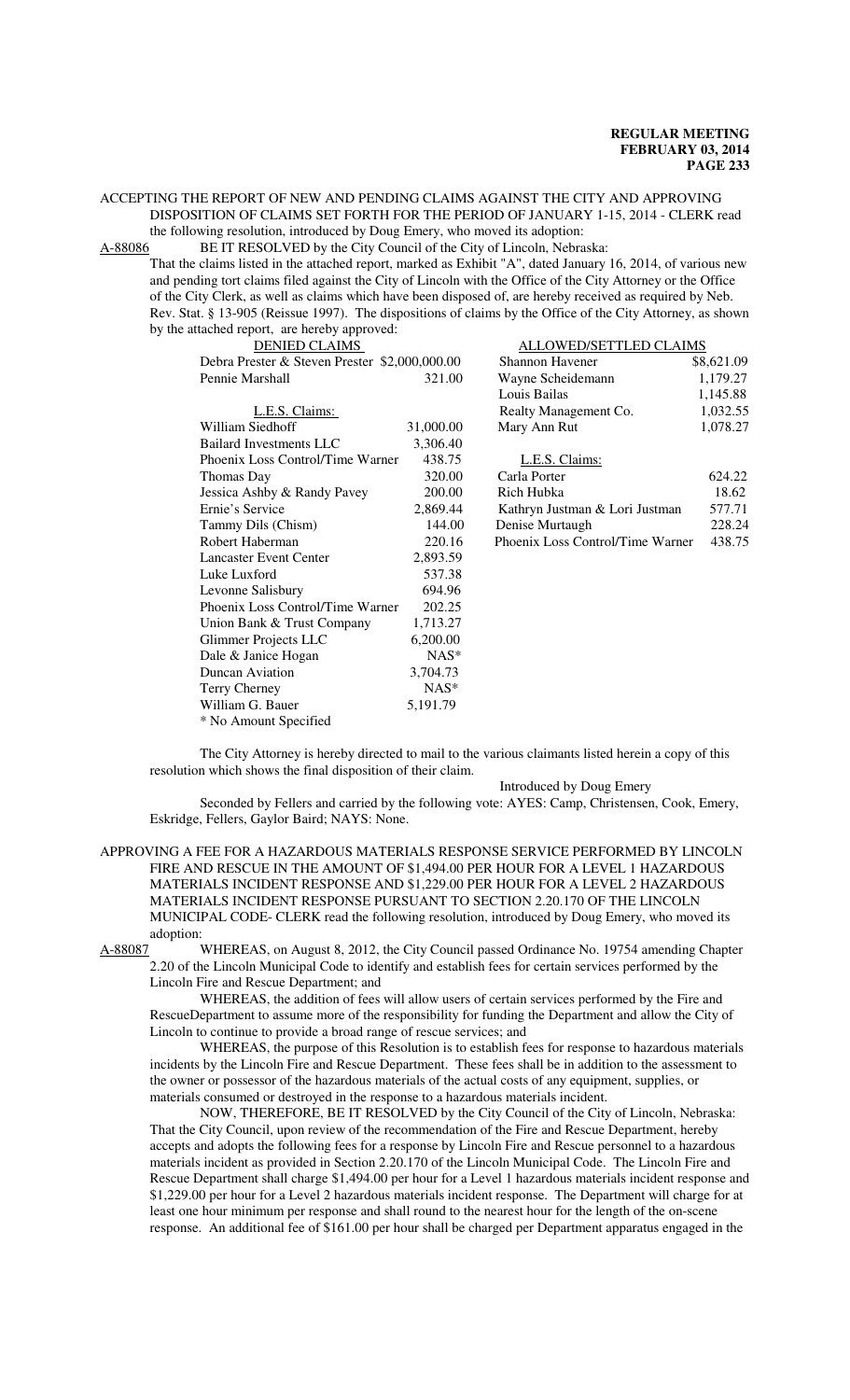hazardous materials response after the original first hour of each response. In addition to the hourly rate, the actual costs of any equipment, supplies, or materials consumed or destroyed in the response shall be charged to the liable person or business. All fees shall be charged to the liable person as provided in the Lincoln Municipal Code.

BE IT FURTHER RESOLVED that, upon the effective date of the fee structure set forth above, any prior resolution relating to said fee shall be superseded.

Introduced by Doug Emery

Seconded by Fellers and carried by the following vote: AYES: Camp, Christensen, Cook, Emery, Eskridge, Fellers, Gaylor Baird; NAYS: None.

#### **ORDINANCES - 3RD READING & RELATED RESOLUTIONS (as required)**

AMENDING TITLE 28 OF THE LINCOLN MUNICIPAL CODE BY ADDING A NEW CHAPTER 28.03, REGULATIONS FOR POST CONSTRUCTION STORMWATER MANAGEMENT - CLERK read an ordinance, introduced by Leirion Gaylor Baird, amending Title 28 of the Lincoln Municipal Code relating to Stormwater Quality and Erosion and Sediment Control by adding a new Chapter 28.03 entitled "Regulations for Post Construction Stormwater Management" to provide requirements and criteria to manage stormwater runoff in the City of Lincoln, the third time.

1/27/14 - Due to lack of required majority vote, Bill No. 14-10S held over one week to February 3, 2014. EMERY Moved to pass ordinance as read.

Seconded by Gaylor Baird and carried by the following vote: AYES: Camp, Cook, Emery, Eskridge, Gaylor Baird; NAYS: Christensen, Fellers.

The ordinance, being numbered #19990, is recorded in Ordinance Book #28, Page .

## **ORDINANCES - 1ST READING & RELATED RESOLUTIONS (as required)**

- CHANGE OF ZONE NO. 13029 APPLICATION OF US PROPERTIES FOR A CHANGE OF ZONE FROM AGR AGRICULTURAL RESIDENTIAL DISTRICT TO H-3 HIGHWAY COMMERCIAL DISTRICT ON PROPERTY GENERALLY LOCATED AT EIGER DRIVE AND NEBRASKA HIGHWAY 2. (RELATED ITEMS: 14-15, 14R-48) - CLERK read an ordinance, introduced by Trent Fellers, amending the Lincoln Zoning District Maps adopted by reference and made a part of Title 27 of the Lincoln Municipal Code, pursuant to Section 27.05.020 of the Lincoln Municipal Code, by changing the boundaries of the districts established and shown thereon, for the first time.
- SPECIAL PERMIT NO. 13060 APPLICATION OF SILVER OFFICE OAKVIEW LLC TO ALLOW A CAMPGROUND FOR 13 CAMP SITES ON PROPERTY GENERALLY LOCATED AT EIGER DRIVE AND NEBRASKA HIGHWAY 2. (RELATED ITEMS: 14-15, 14R-48)
- REDEDICATION OF VACATED CRESTDALE ROAD AS PUBLIC RIGHT-OF-WAY CLERK read an ordinance, introduced by Trent Fellers, rededicating vacated Crestdale Road right-of-way vacated by Ordinance No. 11221, for the first time.

# **RESOLUTIONS - 1ST READING - ADVANCE NOTICE**

- SPECIAL PERMIT/USE PERMIT NO. 8C APPLICATION OF A STREET, LLC, TO ALLOW AN APPROXIMATELY 12,400 SQUARE FOOT EXPANSION OF AN EXISTING HEALTH CARE FACILITY AND TO MODIFY THE REQUIRED PARKING RATIO FOR DOCTORS' OFFICES ON PROPERTY GENERALLY LOCATED AT SOUTH 70TH STREET AND A STREET.
- AMENDING THE SECOND YEAR (2013-14) OF THE SIX YEAR CIP FOR PARKS AND RECREATION DEPARTMENT/WEST ADAMS/CORNHUSKER HIGHWAY AND I-180 CORRIDORS PROJECT TO IDENTIFY AN APPROPRIATION OF \$2.5 MILLION AND CHANGE THE FUNDING SOURCE FROM OTHER FINANCING TO LEASE PURCHASE FUNDING. (RELATED ITEMS: 14R-50, 14R-52)
- DECLARING THE OFFICIAL INTENT OF THE CITY OF LINCOLN, NEBRASKA TO REIMBURSE CERTAIN EXPENSES FROM THE PROCEEDS OF CITY OF LINCOLN, NEBRASKA CERTIFICATES OF PARTICIPATION IN CONNECTION WITH ACQUISITION AND INSTALLATION OF MATERIALS AND EQUIPMENT FOR (A) SIDEWALKS, (B) FIBER OPTIC NETWORK INSTALLATIONS AND EXPANSIONS, AND (C) IMPROVEMENTS TO WEST ADAMS/CORNHUSKER HIGHWAY AND I-180 CORRIDOR. (RELATED ITEMS: 14R-50, 14R-52)
- APPROVING THE PURCHASE OF PROPERTY LOCATED AT SOUTH 29TH AND A STREETS FROM THE LINCOLN PARKS FOUNDATION FOR A PURCHASE PRICE OF \$248,750 WITH A FUNDING SOURCE FROM THE ADVANCE LAND ACQUISITION FUND.